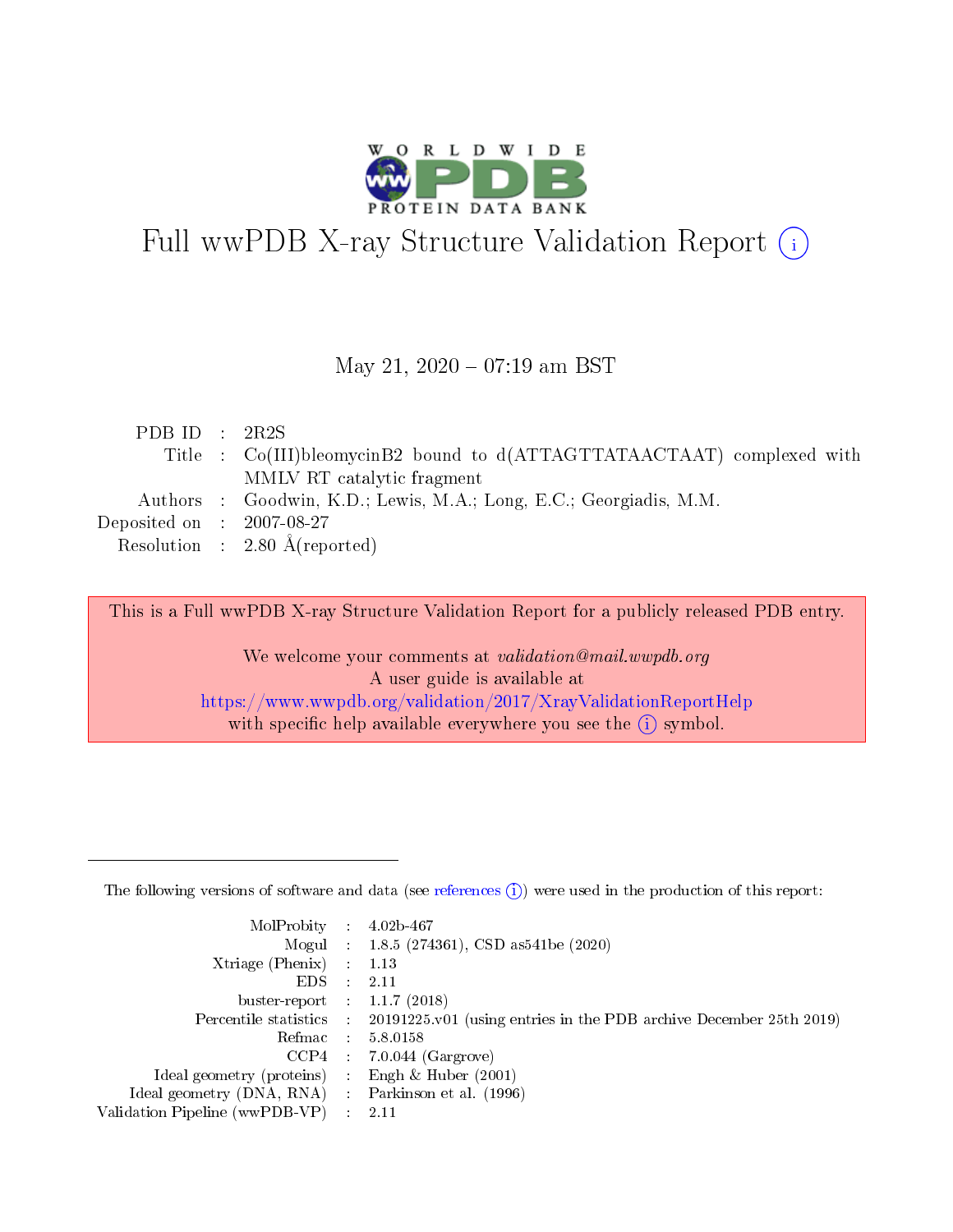# 1 [O](https://www.wwpdb.org/validation/2017/XrayValidationReportHelp#overall_quality)verall quality at a glance  $(i)$

The following experimental techniques were used to determine the structure: X-RAY DIFFRACTION

The reported resolution of this entry is 2.80 Å.

Percentile scores (ranging between 0-100) for global validation metrics of the entry are shown in the following graphic. The table shows the number of entries on which the scores are based.



| Metric                | Whole archive<br>$(\#\mathrm{Entries})$ | Similar resolution<br>$(\#\text{Entries},\, \text{resolution}\; \text{range}(\textup{\AA}))$ |
|-----------------------|-----------------------------------------|----------------------------------------------------------------------------------------------|
| $R_{free}$            | 130704                                  | $3140 (2.80 - 2.80)$                                                                         |
| Clashscore            | 141614                                  | $3569(2.80-2.80)$                                                                            |
| Ramachandran outliers | 138981                                  | 3498 (2.80-2.80)                                                                             |
| Sidechain outliers    | 138945                                  | $3500(2.80-2.80)$                                                                            |
| RSRZ outliers         | 127900                                  | $3078(2.80-2.80)$                                                                            |

The table below summarises the geometric issues observed across the polymeric chains and their fit to the electron density. The red, orange, yellow and green segments on the lower bar indicate the fraction of residues that contain outliers for  $>=3, 2, 1$  and 0 types of geometric quality criteria respectively. A grey segment represents the fraction of residues that are not modelled. The numeric value for each fraction is indicated below the corresponding segment, with a dot representing fractions  $\epsilon=5\%$  The upper red bar (where present) indicates the fraction of residues that have poor fit to the electron density. The numeric value is given above the bar.

|  | $Mol$   Chain   Length |            | Quality of chain |     |
|--|------------------------|------------|------------------|-----|
|  | $\overline{ }$         | 14%        | 71%              | 14% |
|  |                        | 13%<br>13% | 88%              |     |
|  | 255                    | 2%         | 53%<br>39%       | 7%  |

The following table lists non-polymeric compounds, carbohydrate monomers and non-standard residues in protein, DNA, RNA chains that are outliers for geometric or electron-density-fit criteria:

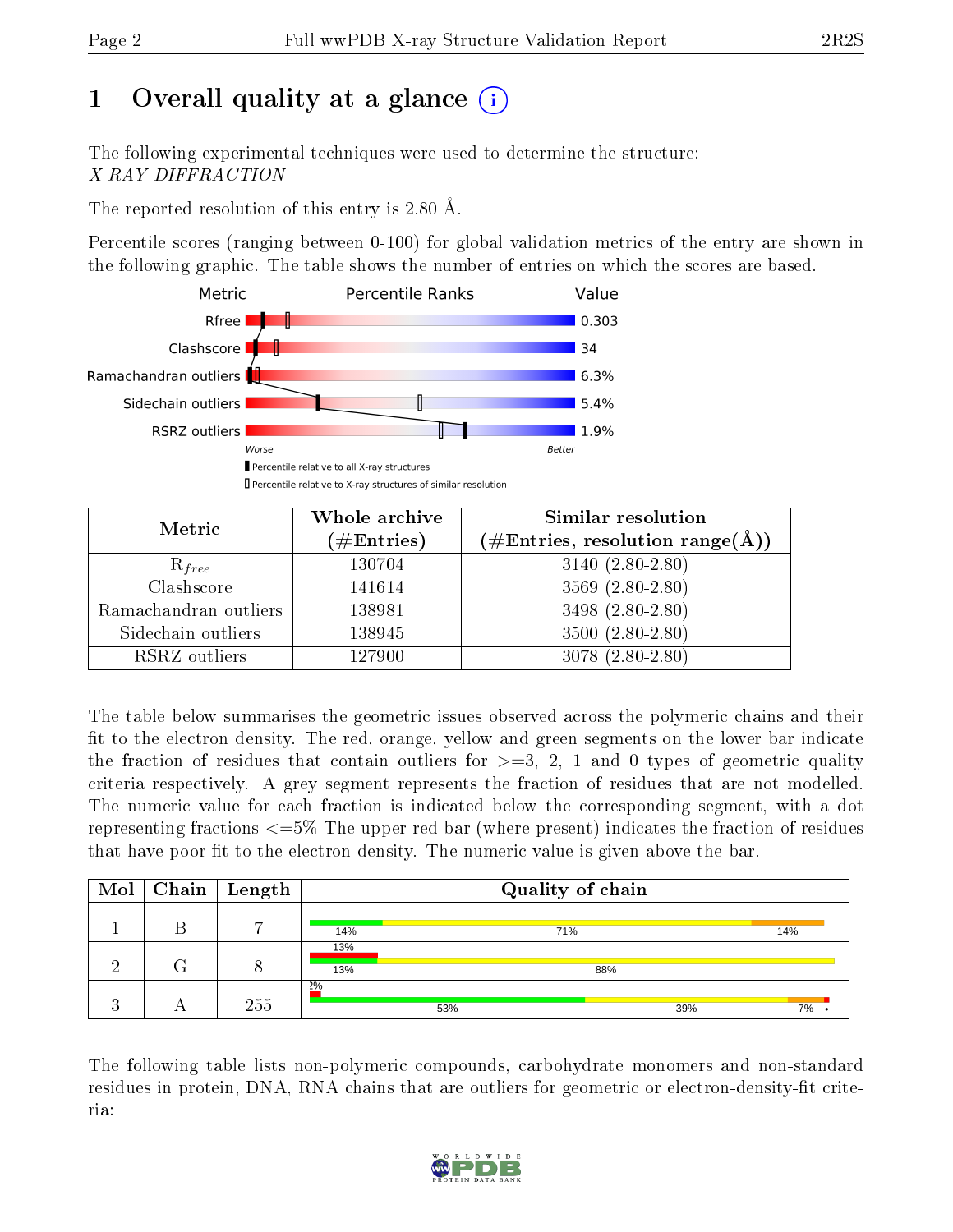|         |  |  | Mol   Type   Chain   Res   Chirality   Geometry   Clashes   Electron density |
|---------|--|--|------------------------------------------------------------------------------|
| 5   BLB |  |  |                                                                              |

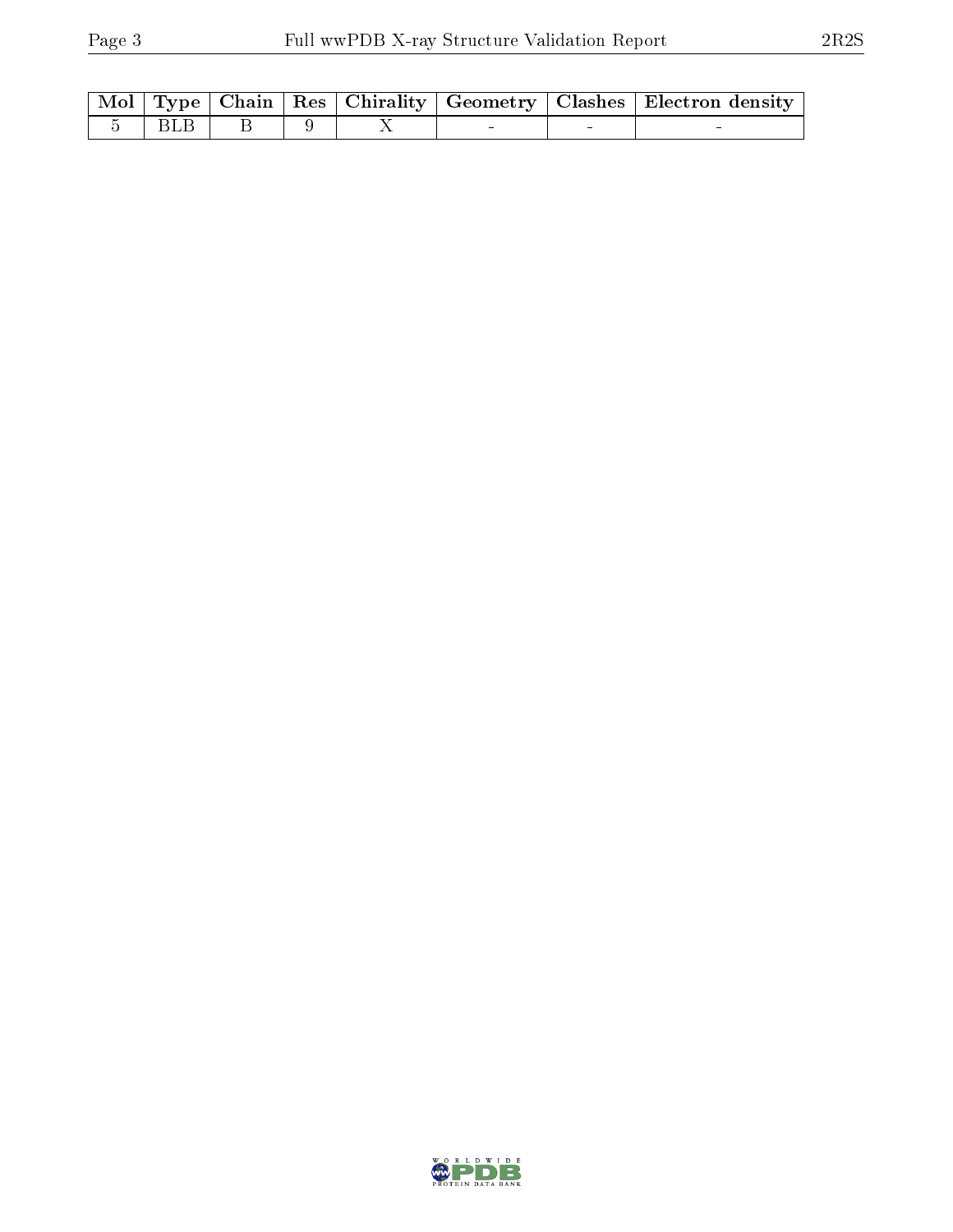# 2 Entry composition (i)

There are 6 unique types of molecules in this entry. The entry contains 2494 atoms, of which 0 are hydrogens and 0 are deuteriums.

In the tables below, the ZeroOcc column contains the number of atoms modelled with zero occupancy, the AltConf column contains the number of residues with at least one atom in alternate conformation and the Trace column contains the number of residues modelled with at most 2 atoms.

• Molecule 1 is a DNA chain called DNA (5'-D(\*DAP\*DTP\*DTP\*DAP\*DGP\*DTP\*DT)-3' ).

| Mol | $\vert$ Chain   Residues $\vert$ | $\rm{Atoms}$ |  |       | $\vert$ ZeroOcc $\vert$ AltConf $\vert$ Trace |  |  |  |
|-----|----------------------------------|--------------|--|-------|-----------------------------------------------|--|--|--|
|     |                                  | Total C N O  |  | 70 23 | 42                                            |  |  |  |

• Molecule 2 is a DNA chain called DNA (5'-D(P\*DTP\*DAP\*DAP\*DCP\*DTP\*DAP\*DAP\*  $DT(-3')$ .

| Mol | $\,$ Chain   Residues $\,$ | Atoms        |  |       | $\text{ZeroOcc} \mid \text{AltConf} \mid \text{Trace}$ |  |  |  |
|-----|----------------------------|--------------|--|-------|--------------------------------------------------------|--|--|--|
|     |                            | Total<br>163 |  | 79 29 | - 47                                                   |  |  |  |

Molecule 3 is a protein called Reverse transcriptase.

| Mol | Chain | $\,^{\dagger}$ Residues | $\rm{Atoms}$           |      |     | $\text{ZeroOcc} \mid \text{AltConf} \mid \text{Trace}$ |  |  |  |
|-----|-------|-------------------------|------------------------|------|-----|--------------------------------------------------------|--|--|--|
|     |       | 255                     | $_{\rm Total}$<br>2041 | 1311 | 356 | - 367                                                  |  |  |  |

• Molecule 4 is COBALT (III) ION (three-letter code: 3CO) (formula: Co).

|  | $\text{Mol}$   Chain   Residues | Atoms    | $\vert$ ZeroOcc $\vert$ AltConf |  |
|--|---------------------------------|----------|---------------------------------|--|
|  |                                 | Total Co |                                 |  |

• Molecule 5 is BLEOMYCIN B2 (three-letter code: BLB) (formula:  $C_{55}H_{85}N_{20}O_{21}S_2$ ).

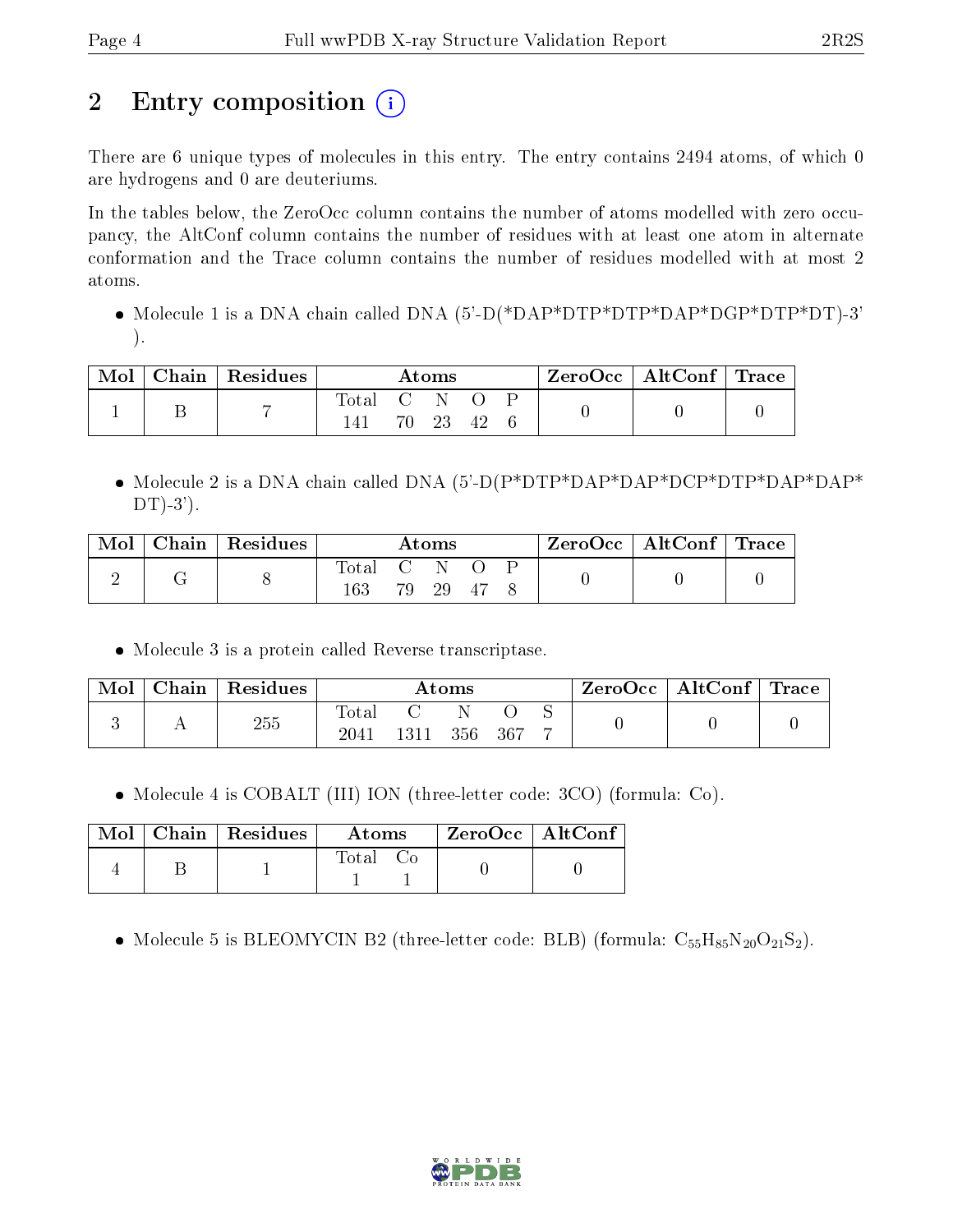

| Mol |  | Chain   Residues | Atoms       |                              |     |  | $ZeroOcc \mid AltConf \mid$ |  |  |
|-----|--|------------------|-------------|------------------------------|-----|--|-----------------------------|--|--|
|     |  |                  | $\rm Total$ | $\sim$ 6.1 $\sim$ 5.1 $\sim$ | -N- |  |                             |  |  |
|     |  |                  | - 55 -      | -20-                         |     |  |                             |  |  |

 $\bullet\,$  Molecule 6 is water.

|   | Mol   Chain   Residues | Atoms                      | $ZeroOcc \   \ AltConf \  $ |
|---|------------------------|----------------------------|-----------------------------|
|   | .b                     | Total O<br>5<br>5          |                             |
| G |                        | Total O                    |                             |
|   | 42                     | Total<br>- ( )<br>42<br>42 |                             |

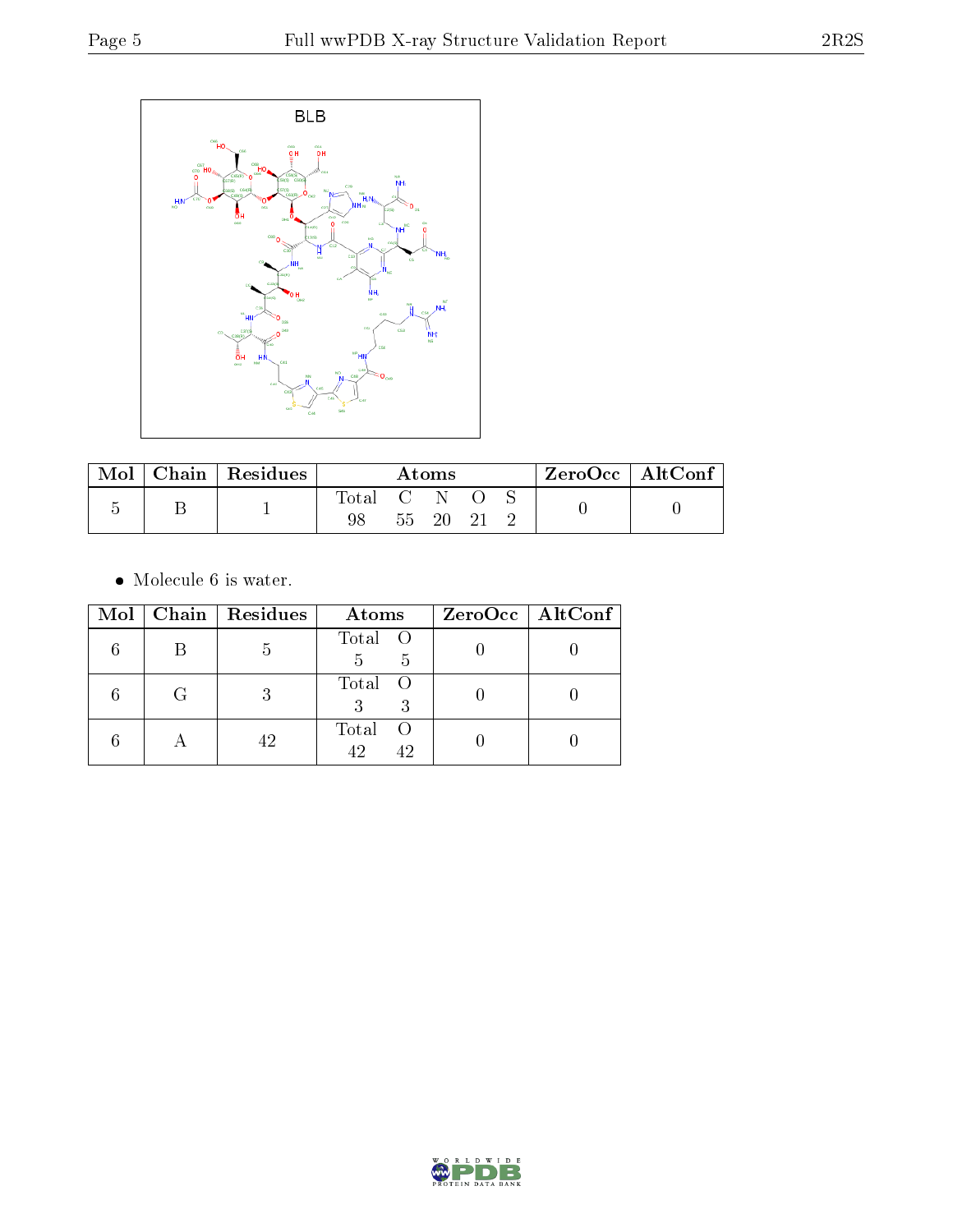## 3 Residue-property plots  $(i)$

These plots are drawn for all protein, RNA and DNA chains in the entry. The first graphic for a chain summarises the proportions of the various outlier classes displayed in the second graphic. The second graphic shows the sequence view annotated by issues in geometry and electron density. Residues are color-coded according to the number of geometric quality criteria for which they contain at least one outlier: green  $= 0$ , yellow  $= 1$ , orange  $= 2$  and red  $= 3$  or more. A red dot above a residue indicates a poor fit to the electron density (RSRZ  $> 2$ ). Stretches of 2 or more consecutive residues without any outlier are shown as a green connector. Residues present in the sample, but not in the model, are shown in grey.

• Molecule 1: DNA (5'-D(\*DAP\*DTP\*DTP\*DAP\*DGP\*DTP\*DT)-3')



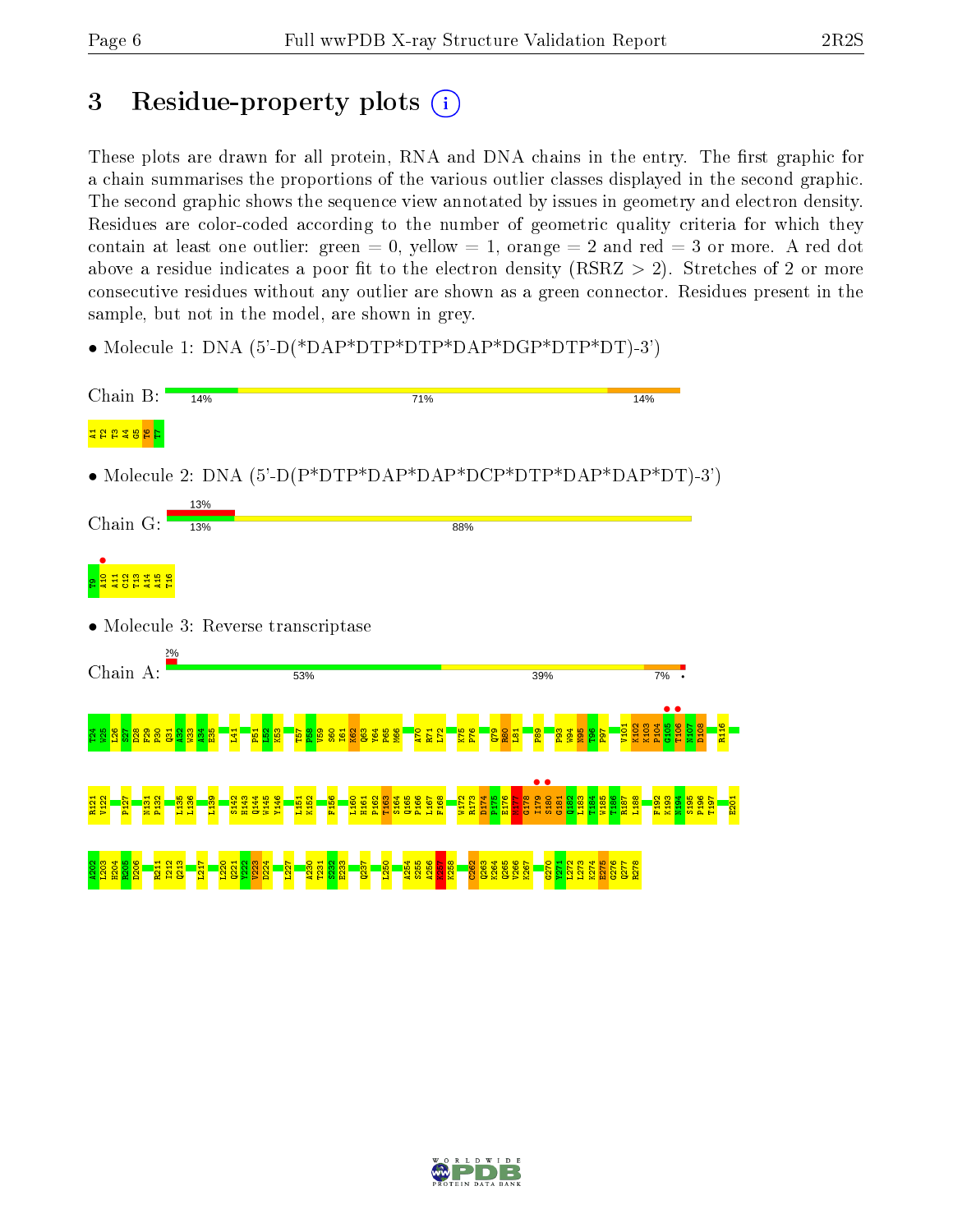# 4 Data and refinement statistics  $(i)$

| Property                                                             | Value                                             | Source     |
|----------------------------------------------------------------------|---------------------------------------------------|------------|
| Space group                                                          | P 21 21 2                                         | Depositor  |
| Cell constants                                                       | 144.51Å<br>$50.30\text{\AA}$<br>$52.30\text{\AA}$ | Depositor  |
| a, b, c, $\alpha$ , $\beta$ , $\gamma$                               | $90.00^\circ$<br>$90.00^\circ$<br>$90.00^\circ$   |            |
| Resolution $(A)$                                                     | 50.00<br>$-2.80$                                  | Depositor  |
|                                                                      | 42.37<br>$-2.78$                                  | <b>EDS</b> |
| % Data completeness                                                  | $91.8(50.00-2.80)$                                | Depositor  |
| (in resolution range)                                                | $90.4(42.37-2.78)$                                | <b>EDS</b> |
| $R_{merge}$                                                          | 0.09                                              | Depositor  |
| $\mathrm{R}_{sym}$                                                   | (Not available)                                   | Depositor  |
| $\langle I/\sigma(I) \rangle$ <sup>1</sup>                           | $2.37$ (at $2.77\text{\AA}$ )                     | Xtriage    |
| Refinement program                                                   | $\overline{\text{CNS}}$                           | Depositor  |
| $R, R_{free}$                                                        | 0.228<br>0.308<br>$\overline{a}$                  | Depositor  |
|                                                                      | 0.228<br>0.303<br>$\ddot{\phantom{a}}$            | DCC        |
| $\mathcal{R}_{free}$ test set                                        | 509 reflections $(5.24\%)$                        | wwPDB-VP   |
| Wilson B-factor $(A^2)$                                              | 47.2                                              | Xtriage    |
| Anisotropy                                                           | 0.397                                             | Xtriage    |
| Bulk solvent $k_{sol}(e/\mathring{A}^3)$ , $B_{sol}(\mathring{A}^2)$ | $0.31$ , 49.5                                     | <b>EDS</b> |
| L-test for twinning <sup>2</sup>                                     | $< L >$ = 0.48, $< L2$ = 0.32                     | Xtriage    |
| Estimated twinning fraction                                          | $0.034$ for $1, -k, h$                            | Xtriage    |
| $F_o, F_c$ correlation                                               | 0.92                                              | <b>EDS</b> |
| Total number of atoms                                                | 2494                                              | wwPDB-VP   |
| Average B, all atoms $(A^2)$                                         | 42.0                                              | wwPDB-VP   |

Xtriage's analysis on translational NCS is as follows: The largest off-origin peak in the Patterson function is  $7.27\%$  of the height of the origin peak. No significant pseudotranslation is detected.

<sup>&</sup>lt;sup>2</sup>Theoretical values of  $\langle |L| \rangle$ ,  $\langle L^2 \rangle$  for acentric reflections are 0.5, 0.333 respectively for untwinned datasets, and 0.375, 0.2 for perfectly twinned datasets.



<span id="page-6-1"></span><span id="page-6-0"></span><sup>1</sup> Intensities estimated from amplitudes.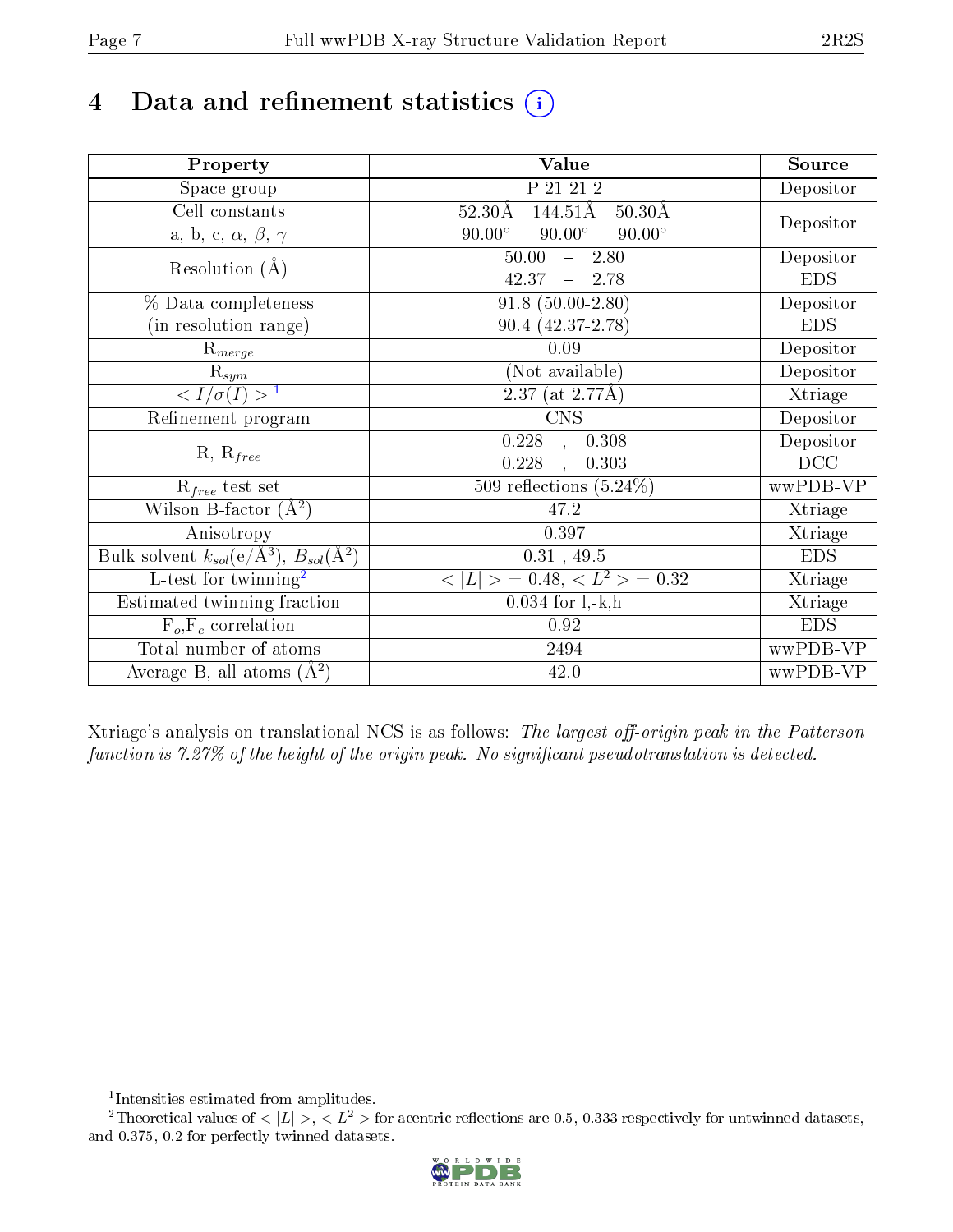# 5 Model quality  $(i)$

### 5.1 Standard geometry (i)

Bond lengths and bond angles in the following residue types are not validated in this section: 3CO, BLB

The Z score for a bond length (or angle) is the number of standard deviations the observed value is removed from the expected value. A bond length (or angle) with  $|Z| > 5$  is considered an outlier worth inspection. RMSZ is the root-mean-square of all Z scores of the bond lengths (or angles).

| Chain<br>Mol                |    | Bond lengths |             | Bond angles |                     |
|-----------------------------|----|--------------|-------------|-------------|---------------------|
|                             |    | RMSZ         | $\# Z  > 5$ | <b>RMSZ</b> | $\Vert Z \Vert > 5$ |
| 1                           | R  | 0.51         | 0/157       | 0.74        | 0/241               |
| $\mathcal{D}_{\mathcal{L}}$ | G  | 0.39         | 0/181       | 0.61        | 0/274               |
| 3                           |    | 0.44         | 0/2097      | 0.67        | 0/2858              |
| ΑĦ                          | ΑĦ | 0.44         | '2435       | 0.67        | /3373               |

Chiral center outliers are detected by calculating the chiral volume of a chiral center and verifying if the center is modelled as a planar moiety or with the opposite hand.A planarity outlier is detected by checking planarity of atoms in a peptide group, atoms in a mainchain group or atoms of a sidechain that are expected to be planar.

|  | $\overline{\mid}$ Mol $\mid$ Chain $\mid$ #Chirality outliers $\mid$ #Planarity outliers $\mid$ |
|--|-------------------------------------------------------------------------------------------------|
|  |                                                                                                 |

There are no bond length outliers.

There are no bond angle outliers.

There are no chirality outliers.

All (1) planarity outliers are listed below:

|  |  | $Mol$   Chain   Res   Type   Group |
|--|--|------------------------------------|
|  |  | Sidechain                          |

#### 5.2 Too-close contacts (i)

In the following table, the Non-H and H(model) columns list the number of non-hydrogen atoms and hydrogen atoms in the chain respectively. The H(added) column lists the number of hydrogen atoms added and optimized by MolProbity. The Clashes column lists the number of clashes within the asymmetric unit, whereas Symm-Clashes lists symmetry related clashes.

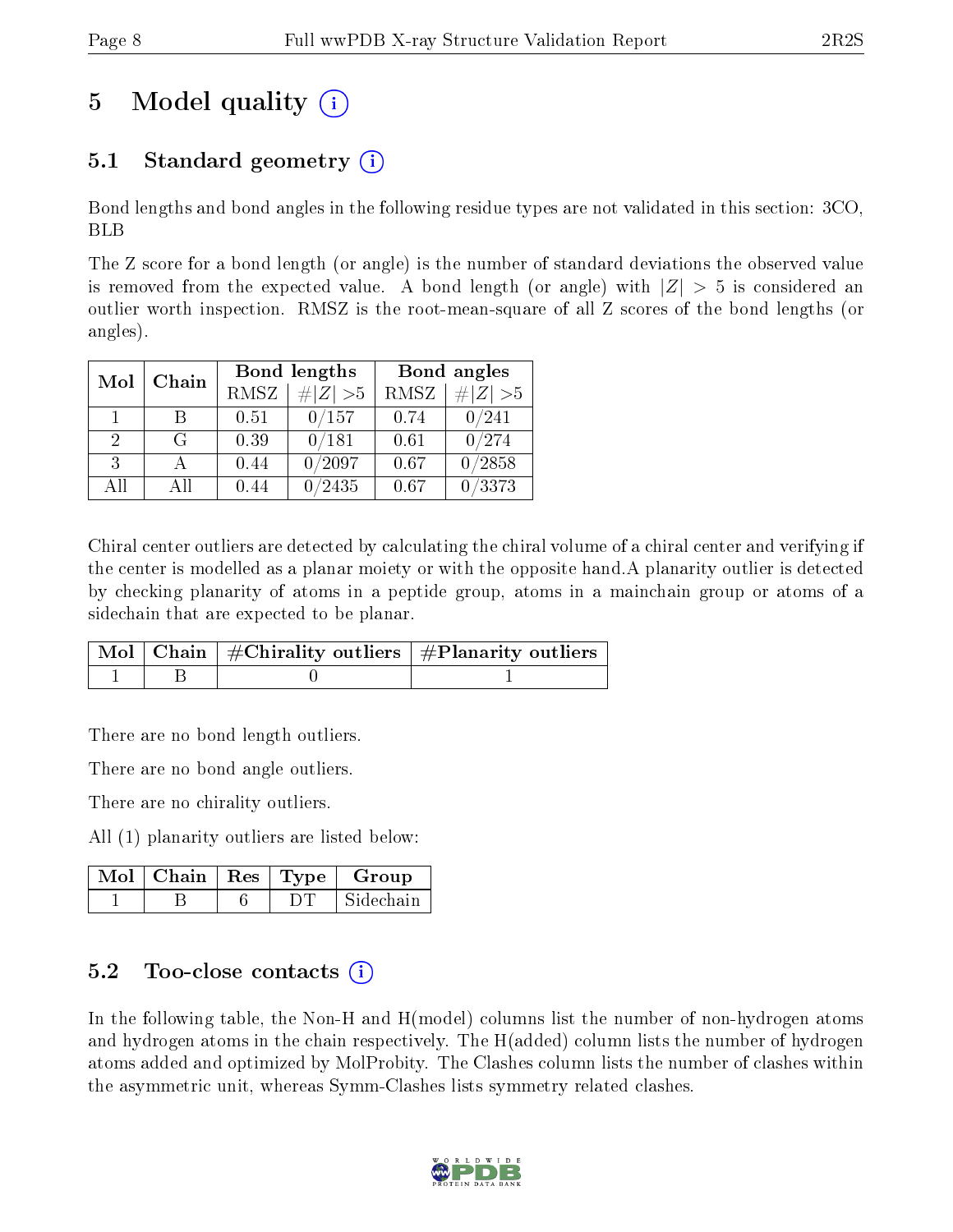| Mol | Chain        |      | $\mathbb{N}$ on-H   H(model) | H(added) | Clashes | $\vert$ Symm-Clashes |
|-----|--------------|------|------------------------------|----------|---------|----------------------|
|     |              | 141  |                              | 83       | 17      |                      |
| ച   | $\mathbf{L}$ | 163  |                              | 93       | 13      |                      |
| ച   |              | 2041 |                              | 2056     | 129     |                      |
|     | R            |      |                              |          |         |                      |
| 5   | В            | 98   |                              | 76       | 12      |                      |
|     |              | 42   |                              |          |         |                      |
| հ   | R            |      |                              |          |         |                      |
|     | G            |      |                              |          | 6)      |                      |
|     | A II         | 2494 |                              | 2308     | 161     |                      |

The all-atom clashscore is defined as the number of clashes found per 1000 atoms (including hydrogen atoms). The all-atom clashscore for this structure is 34.

All (161) close contacts within the same asymmetric unit are listed below, sorted by their clash magnitude.

| Atom-1                      | Atom-2           | Interatomic       | Clash         |
|-----------------------------|------------------|-------------------|---------------|
|                             |                  | distance $(\AA)$  | overlap $(A)$ |
| 5:B:9:BLB:C7                | 5:B:9:BLB:C6     | 1.76              | 1.55          |
| 2:G:11:DA:H2"               | 2:G:12:DC:H5'    | 1.42              | 1.01          |
| 3:A:62:LYS:HZ2              | 3:A:63:GLN:H     | 1.00              | 0.98          |
| 3:A:89:PRO:HA               | 3:A:183:LEU:HD23 | 1.63              | 0.80          |
| 3:A:174:ASP:HB2             | 3:A:179:ILE:HD12 | 1.67              | 0.77          |
| 1:B:2:DT:H2"                | 1: B:3:DT:H5     | 1.65              | 0.77          |
| 3:A:173:ARG:NH1             | 3:A:181:GLY:HA2  | 2.00              | 0.77          |
| 3:A:174:ASP:CB              | 3:A:179:ILE:HD12 | 2.15              | 0.76          |
| 3:A:121:ARG:HG3             | 3:A:121:ARG:HH11 | 1.49              | 0.76          |
| 3:A:102:LYS:HD3             | 3:A:102:LYS:N    | 2.00              | 0.76          |
| 3:A:176:GLU:O               | 3:A:177:MET:HB2  | 1.86              | $0.75\,$      |
| 3:A:62:LYS:HZ2              | 3:A:63:GLN:N     | 1.82              | 0.75          |
| 3:A:265:GLN:HA              | 3:A:273:LEU:O    | 1.94              | 0.68          |
| 3:A:62:LYS:NZ               | 3:A:63:GLN:H     | 1.85              | 0.68          |
| 3:A:30:PRO:HB2              | 3:A:31:GLN:HE21  | 1.59              | 0.68          |
| 3:A:237:GLN:HG2             | 3:A:262:CYS:SG   | 2.34              | 0.68          |
| 3:A:233:GLU:O               | 3:A:237:GLN:HG3  | 1.94              | 0.67          |
| 3:A:71:ARG:HD3              | 3:A:174:ASP:HA   | 1.77              | $0.67\,$      |
| 3:A:80:ARG:HG2              | 3:A:80:ARG:HH11  | 1.59              | 0.67          |
| 3:A:257:LYS:HE2             | 3:A:257:LYS:HA   | 1.75              | 0.66          |
| 3:A:80:ARG:HB3              | 3:A:80:ARG:NH1   | $\overline{2.10}$ | 0.66          |
| 3:A:104:PRO:HG2             | 3:A:108:ASP:OD1  | 1.96              | 0.65          |
| 3:A:80:ARG:HB3              | 3:A:80:ARG:CZ    | 2.27              | 0.65          |
| 3:A:152:LYS:HD3             | 3:A:255:SER:HB2  | $1.78\,$          | 0.65          |
| 3: A:80: ARG: CG            | 3:A:80:ARG:HH11  | 2.11              | 0.63          |
| $3:A:51:P\overline{RO:HD2}$ | 6:A:304:HOH:O    | 1.97              | 0.63          |

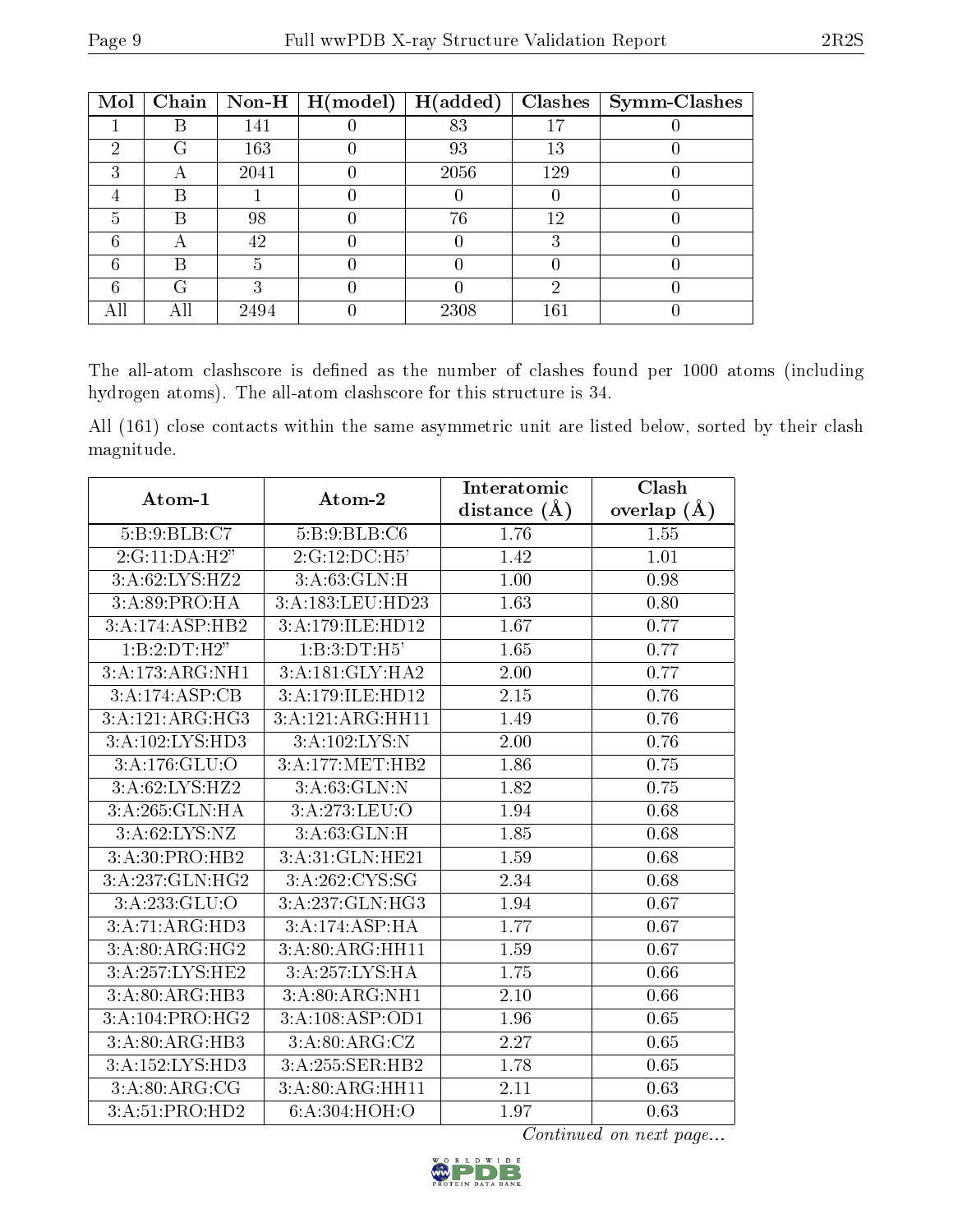| Continuati prom provious pago      |                                   | Interatomic    | Clash         |  |
|------------------------------------|-----------------------------------|----------------|---------------|--|
| Atom-1                             | Atom-2                            | distance $(A)$ | overlap $(A)$ |  |
| 3:A:188:LEU:HD21                   | 3:A:195:SER:HA                    | 1.80           | 0.63          |  |
| 1:B:1:DA:H1'                       | 1:B:2:DT:H5"                      | 1.83           | 0.61          |  |
| 3:A:165:GLN:HG2                    | 3:A:185:TRP:O                     | 2.01           | 0.61          |  |
| 5:B:9:BLB:H44                      | 6:G:1:HOH:O                       | 2.01           | 0.61          |  |
| 3:A:197:THR:O                      | 3:A:201:GLU:HG3                   | 2.00           | 0.61          |  |
| 2:G:11:DA:H2"                      | 2:G:12:DC:C5'                     | 2.27           | 0.60          |  |
| 1:B:5:DG:N3                        | 5:B:9:BLB:NF                      | 2.40           | 0.60          |  |
| 3:A:144:GLN:HE22                   | 3:A:275:GLU:HA                    | 1.66           | 0.60          |  |
| $3:A:\overline{173:ARG:HH11}$      | 3:A:181:GLY:HA2                   | 1.66           | 0.59          |  |
| 3:A:161:HIS:CD2                    | 3:A:163:THR:HB                    | 2.38           | 0.58          |  |
| 3:A:143:HIS:HD2                    | 3:A:230:ALA:HA                    | 1.67           | 0.58          |  |
| 3:A:220:LEU:HB2                    | 3:A:227:LEU:HB3                   | 1.85           | 0.58          |  |
| 3:A:156:PHE:O                      | 3:A:187:ARG:NH1                   | 2.35           | 0.58          |  |
| 1:B:5:DG:H4'                       | 5: B: 9: BLB: HAC                 | 1.86           | 0.58          |  |
| 3:A:33:TRP:CE3                     | 3:A:256:ALA:HB2                   | 2.38           | 0.58          |  |
| 3:A:227:LEU:C                      | 3:A:227:LEU:HD23                  | 2.25           | 0.58          |  |
| $3:A:104:\overline{\text{PRO:CD}}$ | 3:A:108:ASP:OD2                   | 2.53           | 0.57          |  |
| 1:B:2:DT:H2"                       | 1:B:3:DT:C5'                      | 2.34           | 0.57          |  |
| 3:A:173:ARG:O                      | 3:A:174:ASP:HB2                   | 2.05           | 0.56          |  |
| 3:A:102:LYS:HG3                    | 3:A:106:THR:HA                    | 1.88           | 0.56          |  |
| 3:A:173:ARG:CZ                     | 3:A:180:SER:O                     | 2.53           | 0.56          |  |
| 3:A:195:SER:N                      | 3:A:196:PRO:CD                    | 2.69           | 0.56          |  |
| 3:A:30:PRO:HB2                     | 3:A:31:GLN:NE2                    | 2.21           | 0.55          |  |
| 3:A:103:LYS:HB2                    | 3:A:104:PRO:HD3                   | 1.87           | 0.55          |  |
| 3:A:35:GLU:OE1                     | 3:A:256:ALA:HB3                   | 2.06           | 0.55          |  |
| 1:B:1:DA:H2"                       | 1:B:2:DT:H5"                      | 1.89           | 0.55          |  |
| 1:B:1:DA:C2'                       | 1:B:2:DT:H5"                      | 2.37           | 0.55          |  |
| 3:A:146:TYR:CD1                    | 3: A:266: VAL: HG22               | 2.41           | 0.54          |  |
| 3:A:144:GLN:HB3                    | 3:A:264:LYS:CE                    | 2.37           | 0.54          |  |
| 3:A:173:ARG:NH1                    | $3:A:180:\overline{\text{SER}:O}$ | 2.40           | 0.54          |  |
| 3:A:211:ARG:HH11                   | 3:A:211:ARG:HG2                   | 1.73           | 0.54          |  |
| 3:A:204:HIS:CA                     | 3:A:221:GLN:HE22                  | 2.21           | 0.54          |  |
| 3:A:173:ARG:NH1                    | 3:A:181:GLY:CA                    | 2.71           | 0.54          |  |
| 3:A:263:GLN:HB2                    | 3:A:266:VAL:CG1                   | 2.38           | 0.54          |  |
| 3:A:26:LEU:HA                      | 3:A:33:TRP:NE1                    | 2.24           | 0.53          |  |
| 3:A:75:LYS:HB3                     | $3:A:\overline{76:PRO:HD3}$       | 1.89           | 0.53          |  |
| 3:A:177:MET:SD                     | 3:A:179:ILE:H <sub>G13</sub>      | 2.48           | 0.53          |  |
| 3:A:267:LYS:C                      | 3:A:267:LYS:HD3                   | 2.29           | 0.53          |  |
| 3:A:272:LEU:H                      | 3:A:278:ARG:HD3                   | 1.72           | 0.53          |  |
| 1:B:1:DA:H2"                       | 1:B:2:DT:C5'                      | 2.39           | 0.53          |  |
| 5:B:9:BLB:O49                      | 2:G:10:DA:H2"                     | 2.08           | 0.53          |  |

Continued from previous page.

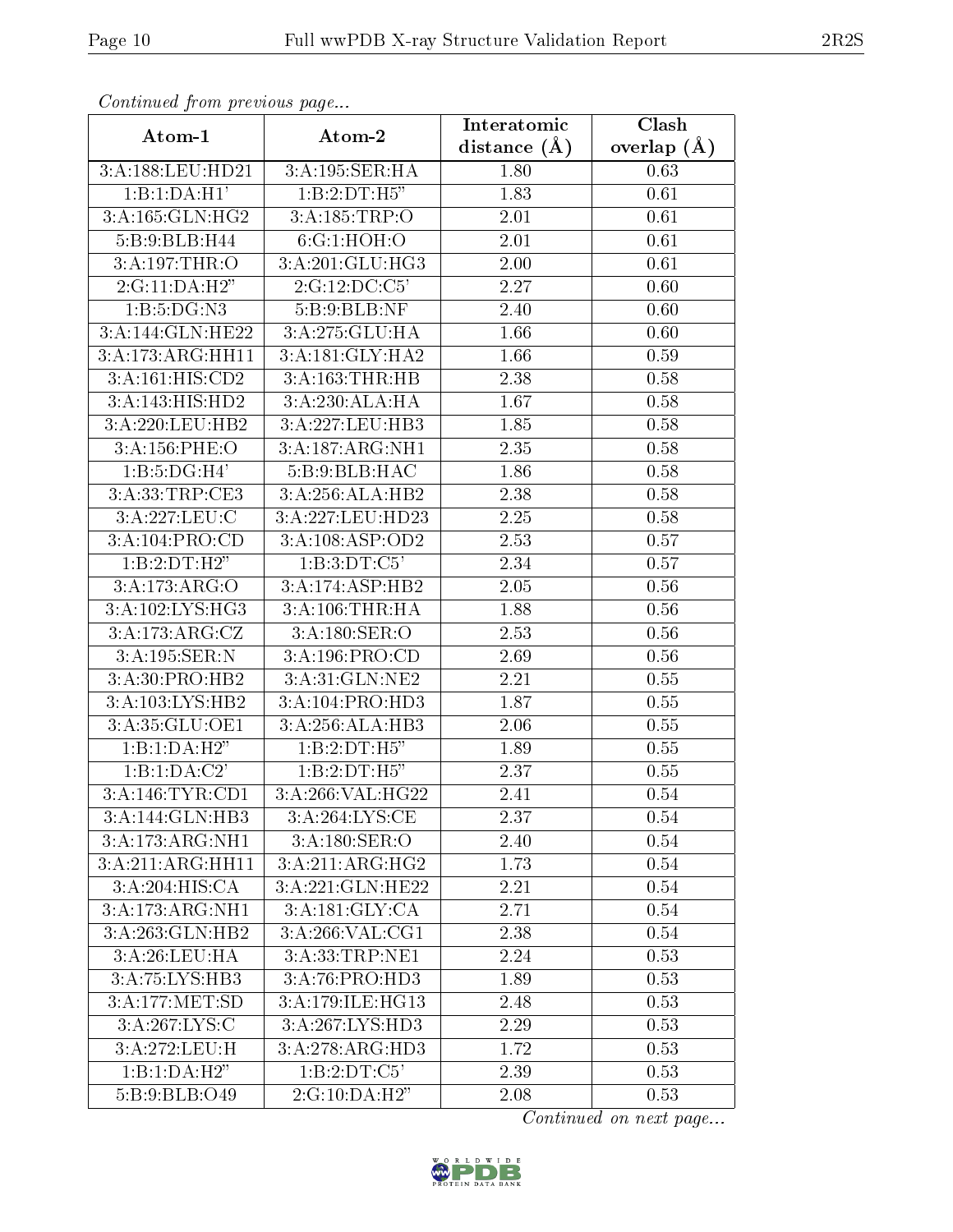| Continuea from previous page |                                   | Interatomic    | Clash         |  |
|------------------------------|-----------------------------------|----------------|---------------|--|
| Atom-2<br>Atom-1             |                                   | distance $(A)$ | overlap $(A)$ |  |
| 3:A:53:LYS:HE3               | 3:A:122:VAL:O                     | 2.08           | 0.53          |  |
| 5: B:9:BLB:H3X               | 2:G:13:DT:H4'                     | 1.91           | 0.52          |  |
| 2:G:15:DA:CS                 | 2:G:16:DT:H72                     | 2.45           | 0.52          |  |
| 3:A:152:LYS:HE3              | 3:A:258:LYS:HZ1                   | 1.75           | 0.52          |  |
| 3:A:221:GLN:HG2              | 6: A:290:HOH:O                    | $2.10\,$       | 0.52          |  |
| 3:A:220:LEU:HD22             | 3:A:227:LEU:HD22                  | 1.92           | 0.51          |  |
| 3:A:28:ASP:C                 | 3:A:30:PRO:HD3                    | 2.30           | 0.51          |  |
| 3:A:163:THR:O                | 3:A:166:PRO:HD2                   | 2.10           | 0.51          |  |
| 5:B:9:BLB:C27                | 5:B:9:BLB:HB1                     | 2.19           | 0.51          |  |
| 3:A:144:GLN:NE2              | 3:A:275:GLU:HA                    | 2.26           | 0.51          |  |
| 3:A:144:GLN:HB3              | 3:A:264:LYS:HE2                   | 1.93           | 0.51          |  |
| 3:A:204:HIS:N                | 3:A:221:GLN:HE22                  | 2.07           | 0.51          |  |
| 3:A:206:ASP:HB3              | 3:A:250:LEU:H <sub>D13</sub>      | 1.93           | 0.50          |  |
| 3:A:195:SER:HB2              | 3:A:196:PRO:HD3                   | 1.93           | 0.50          |  |
| 3:A:62:LYS:HA                | 3:A:62:LYS:NZ                     | 2.26           | 0.50          |  |
| 3:A:35:GLU:HG3               | 6: A:300:HOH:O                    | 2.12           | 0.50          |  |
| 3:A:102:LYS:HD3              | $3:A:102:\overline{\text{LYS:H}}$ | 1.77           | 0.49          |  |
| 2:G:15:DA:C2'                | 2:G:16:DT:H72                     | 2.42           | 0.49          |  |
| 3:A:176:GLU:O                | 3:A:177:MET:CB                    | 2.59           | 0.49          |  |
| 3:A:102:LYS:HG3              | 3:A:106:THR:O                     | 2.13           | 0.49          |  |
| 3:A:192:PHE:HB3              | 3:A:195:SER:OG                    | 2.13           | 0.49          |  |
| 3:A:121:ARG:NH1              | 3:A:121:ARG:HG3                   | 2.22           | 0.48          |  |
| 3:A:164:SER:O                | 3:A:167:LEU:HD13                  | 2.13           | 0.48          |  |
| 3:A:132:PRO:O                | 3:A:135:LEU:HB3                   | 2.13           | 0.48          |  |
| 2:G:16:DT:H2'                | 6:G:19:HOH:O                      | 2.12           | 0.48          |  |
| 3:A:160:LEU:HD11             | 3:A:168:PHE:CE2                   | 2.48           | 0.48          |  |
| 3:A:211:ARG:NH1              | 3:A:211:ARG:HG2                   | 2.29           | 0.47          |  |
| 3:A:172:TRP:N                | 3: A:181: GLY:O                   | 2.38           | 0.47          |  |
| 3:A:132:PRO:O                | 3:A:136:LEU:HD23                  | 2.14           | 0.47          |  |
| 3:A:177:MET:O                | 3:A:178:GLY:C                     | 2.53           | 0.47          |  |
| 3:A:29:PHE:N                 | 3:A:30:PRO:HD3                    | 2.29           | 0.47          |  |
| 1:B:3:DT:O4'                 | 3:A:116:ARG:NH1                   | 2.48           | 0.47          |  |
| $3:A:62:\text{LYS:HA}$       | $3:A:62:LY\overline{S:HZ3}$       | 1.79           | 0.47          |  |
| 3:A:217:LEU:CD2              | 3:A:230:ALA:HB2                   | 2.45           | 0.47          |  |
| 1:B:2:DT:H6                  | 1:B:2:DT:H5'                      | 1.80           | 0.47          |  |
| 3:A:102:LYS:HG3              | 3:A:106:THR:CA                    | 2.45           | 0.47          |  |
| 3:A:162:PRO:O                | 3:A:166:PRO:HD3                   | 2.14           | 0.47          |  |
| 3:A:146:TYR:HD1              | 3:A:266:VAL:HG22                  | 1.79           | 0.46          |  |
| 2:G:13:DT:H2"                | 2:G:14:DA:CS                      | 2.50           | 0.46          |  |
| 3:A:80:ARG:NH1               | 3:A:80:ARG:CB                     | 2.77           | 0.46          |  |
| 3:A:152:LYS:HE3              | 3:A:258:LYS:NZ                    | 2.31           | 0.46          |  |

Continued from previous page.

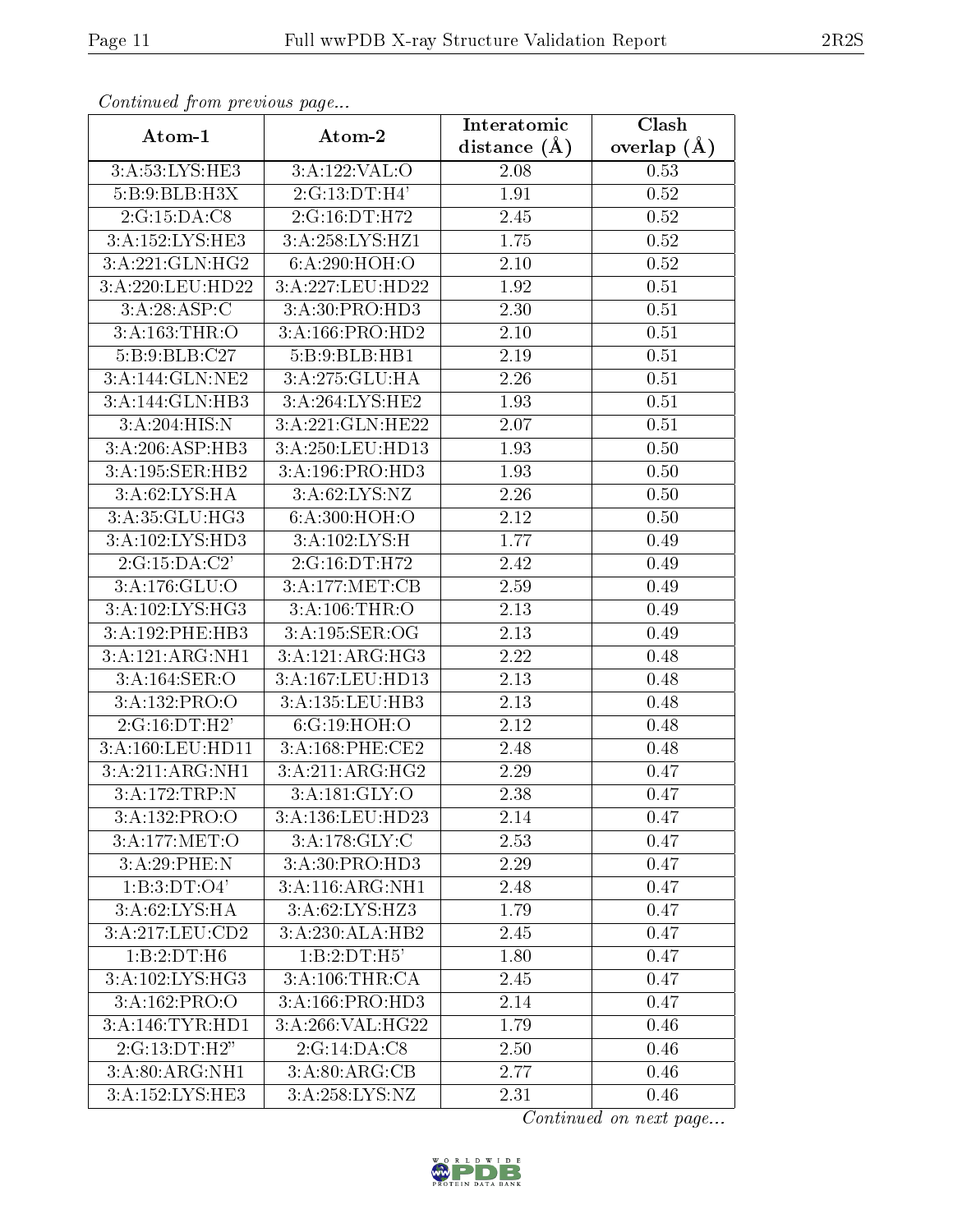| Continuati prom pretious page |                  | Interatomic | Clash         |
|-------------------------------|------------------|-------------|---------------|
| Atom-1                        | Atom-2           |             | overlap $(A)$ |
| 3:A:80:ARG:CG                 | 3:A:80:ARG:NH1   | 2.73        | 0.46          |
| 5:B:9:BLB:C3                  | 2:G:13:DT:H4'    | 2.46        | 0.46          |
| 3:A:59:VAL:HG13               | 3: A:59: VAL:O   | 2.14        | 0.46          |
| 2:G:15:DA:H2"                 | 2:G:16:DT:C7     | 2.46        | 0.45          |
| 3:A:262:CYS:C                 | 3:A:263:GLN:HG2  | 2.37        | 0.45          |
| 3:A:66:MET:HG2                | 3:A:70:ALA:HB3   | 1.98        | 0.45          |
| 3:A:139:LEU:C                 | 3:A:139:LEU:HD23 | 2.37        | 0.45          |
| 3:A:161:HIS:ND1               | 3:A:162:PRO:HD2  | 2.32        | 0.45          |
| 3:A:203:LEU:HD12              | 3:A:203:LEU:HA   | 1.80        | 0.45          |
| 1:B:5:DG:H1'                  | 5:B:9:BLB:NF     | 2.32        | 0.45          |
| 3:A:71:ARG:CD                 | 3:A:174:ASP:HA   | 2.45        | 0.45          |
| 3:A:173:ARG:NH2               | 3:A:180:SER:O    | 2.50        | 0.45          |
| 3:A:204:HIS:HA                | 3:A:221:GLN:HE22 | 1.82        | 0.44          |
| 3:A:101:VAL:HG12              | 3:A:102:LYS:N    | 2.33        | 0.44          |
| 3:A:161:HIS:HD2               | 3:A:163:THR:HB   | 1.81        | 0.44          |
| 2:G:15:DA:H2"                 | 2:G:16:DT:H72    | 1.99        | 0.44          |
| 3:A:267:LYS:HE2               | 3:A:270:GLY:HA2  | 1.99        | 0.44          |
| 3:A:272:LEU:O                 | 3:A:278:ARG:HB2  | 2.17        | 0.44          |
| 3:A:145:TRP:HD1               | 3:A:231:THR:O    | 2.00        | 0.44          |
| 3:A:101:VAL:CG1               | 3:A:102:LYS:N    | 2.81        | 0.44          |
| 3:A:165:GLN:N                 | 3:A:166:PRO:CD   | 2.81        | 0.44          |
| 1:B:1:DA:Cl'                  | 1:B:2:DT:H5"     | 2.47        | 0.44          |
| 3:A:174:ASP:OD2               | 3:A:179:ILE:HD12 | 2.17        | 0.44          |
| 3:A:263:GLN:HB2               | 3:A:266:VAL:HG13 | 1.99        | 0.44          |
| 3:A:61:ILE:CG2                | 3:A:97:PRO:HD3   | 2.48        | 0.44          |
| 1:B:2:DT:H1'                  | 1:B:3:DT:H5"     | 1.99        | 0.43          |
| 1:B:6:DT:O2                   | 5:B:9:BLB:H1E    | 2.18        | 0.43          |
| 3: A:276: GLY: C              | 3:A:277:GLN:OE1  | 2.57        | 0.43          |
| 1:B:3:DT:H2"                  | 1:B:4:DA:C8      | 2.54        | 0.43          |
| 2:G:11:DA:C2'                 | 2:G:12:DC:H5'    | 2.31        | 0.43          |
| 3: A:94:TRP:O                 | 3:A:95:ASN:HB2   | 2.17        | 0.43          |
| 3:A:151:LEU:HA                | 3:A:254:ALA:HA   | 2.00        | 0.43          |
| 3:A:145:TRP:CZ2               | 3:A:264:LYS:HD2  | 2.54        | 0.43          |
| 3:A:64:TYR:HB3                | 3:A:65:PRO:HD2   | 2.00        | 0.43          |
| 3:A:102:LYS:N                 | 3:A:102:LYS:CD   | 2.69        | 0.42          |
| 3:A:174:ASP:CG                | 3:A:179:ILE:HD12 | 2.38        | 0.42          |
| 3:A:233:GLU:HG2               | 3:A:233:GLU:O    | 2.19        | 0.42          |
| 3:A:103:LYS:H                 | 3:A:104:PRO:CD   | 2.33        | 0.42          |
| 3:A:163:THR:HG22              | 3:A:164:SER:N    | 2.35        | 0.42          |
| 3:A:274:LYS:C                 | 3:A:276:GLY:H    | 2.23        | 0.42          |
| 3:A:81:LEU:HD23               | 3:A:81:LEU:HA    | 1.92        | 0.41          |

Continued from previous page.

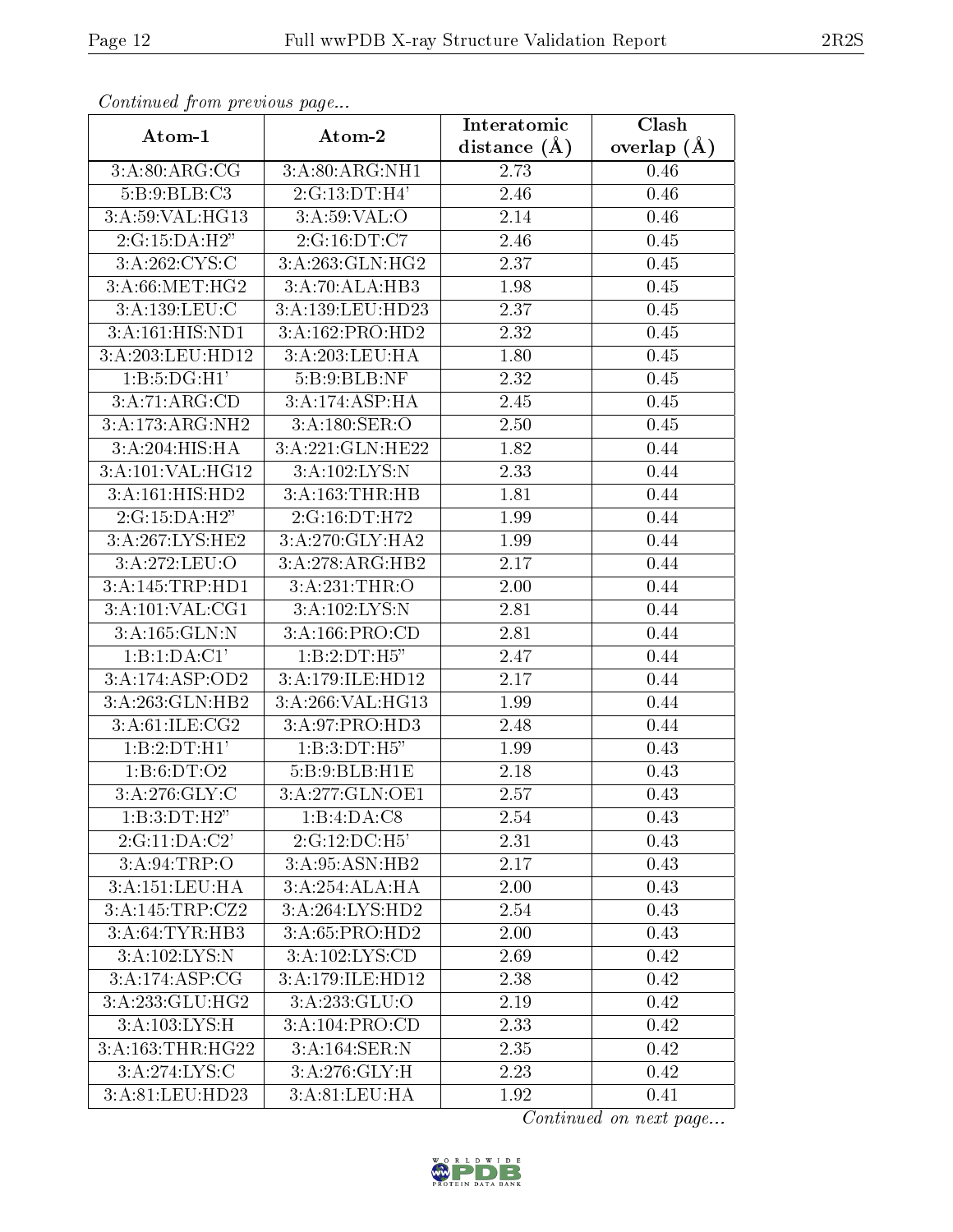| Atom-1           | Atom-2           | Interatomic<br>distance $(A)$ | Clash<br>overlap $(A)$ |
|------------------|------------------|-------------------------------|------------------------|
| 3:A:223:VAL:HG12 | 3:A:224:ASP:N    | 2.35                          | 0.41                   |
| 3:A:144:GLN:CA   | 3:A:144:GLN:HE21 | 2.33                          | 0.41                   |
| 3:A:29:PHE:O     | 3:A:33:TRP:CD1   | 2.74                          | 0.41                   |
| 3:A:60:SER:HB2   | 3: A:93: PRO:O   | 2.21                          | 0.41                   |
| 1: B:6: DT:O2    | 5:B:9:BLB:H5X    | 2.21                          | 0.41                   |
| 3:A:79:GLN:NE2   | 3:A:79:GLN:HA    | 2.36                          | 0.41                   |
| 3:A:144:GLN:HA   | 3:A:144:GLN:HE21 | 1.85                          | 0.41                   |
| 1:B:4:DA:H2"     | 1:B:5:DG:O5'     | 2.21                          | 0.41                   |
| 3:A:212:ILE:HG22 | 3:A:213:GLN:N    | 2.36                          | 0.40                   |
| 5: B: 9: BLB: ND | 2:G:12:DC:O4'    | 2.55                          | 0.40                   |
| 3:A:177:MET:O    | 3:A:179:ILE:N    | 2.54                          | 0.40                   |
| 3:A:167:LEU:HD12 | 3:A:167:LEU:N    | 2.35                          | 0.40                   |

Continued from previous page...

There are no symmetry-related clashes.

### 5.3 Torsion angles (i)

#### 5.3.1 Protein backbone (i)

In the following table, the Percentiles column shows the percent Ramachandran outliers of the chain as a percentile score with respect to all X-ray entries followed by that with respect to entries of similar resolution.

The Analysed column shows the number of residues for which the backbone conformation was analysed, and the total number of residues.

| Mol   Chain | Analysed                                            |  | Favoured   Allowed   Outliers   Percentiles |
|-------------|-----------------------------------------------------|--|---------------------------------------------|
|             | $253/255 (99\%)$   220 (87\%)   17 (7\%)   16 (6\%) |  | $\boxed{1}$ $\boxed{3}$                     |

All (16) Ramachandran outliers are listed below:

| Mol | Chain | Res | <b>Type</b> |
|-----|-------|-----|-------------|
| 3   |       | 177 | MET         |
| 3   | А     | 179 | ILE         |
| 3   | А     | 180 | SER.        |
| 3   |       | 104 | PRO         |
| 3   | А     | 106 | THR         |
| 3   | A     | 108 | <b>ASP</b>  |
| 3   | А     | 174 | ASP         |
| 3   |       | 178 | GLY         |
| 3   |       | 262 | CYS         |

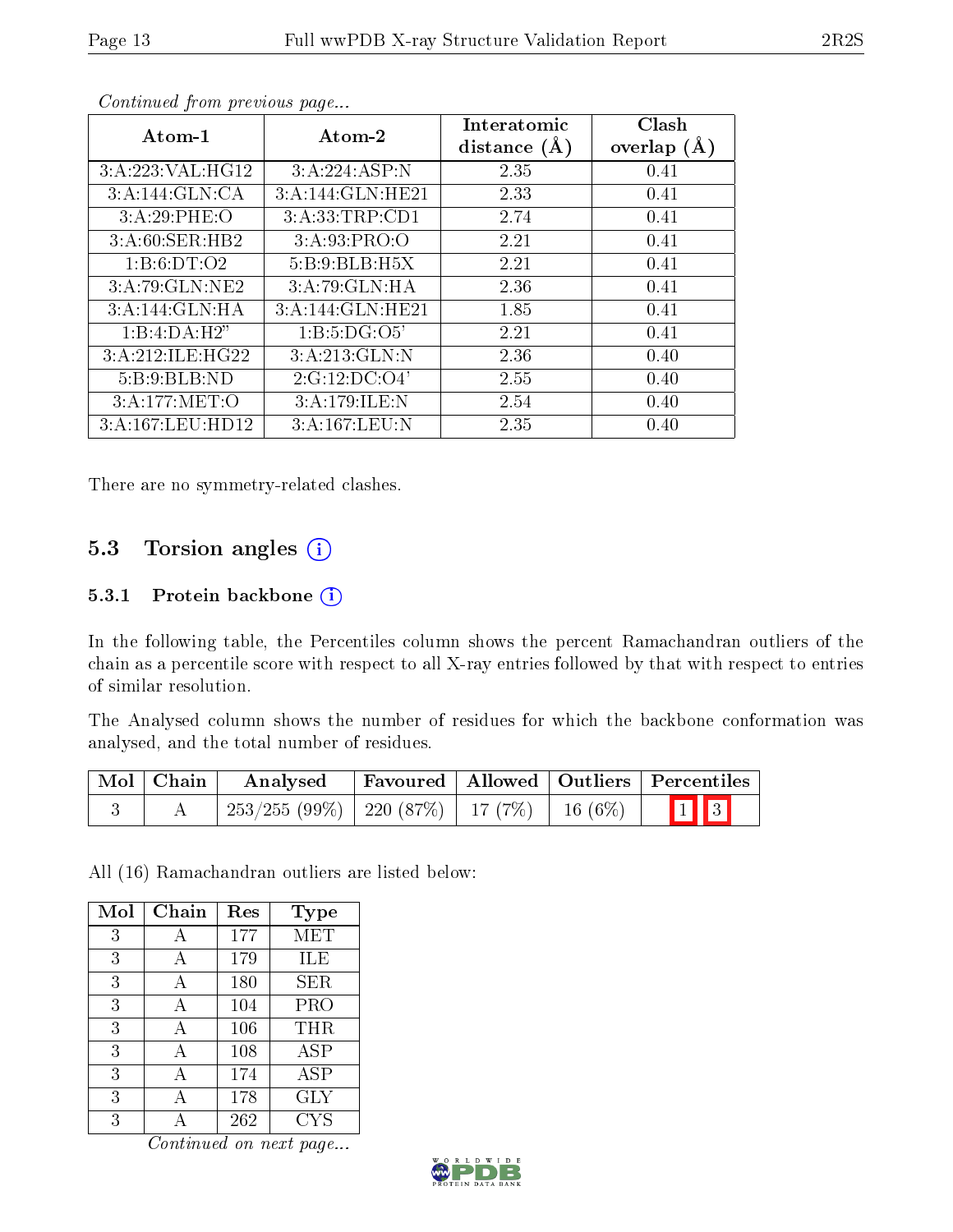Continued from previous page...

| Mol | Chain | Res | <b>Type</b> |
|-----|-------|-----|-------------|
| 3   |       | 95  | <b>ASN</b>  |
| 3   |       | 257 | <b>LYS</b>  |
| 3   | А     | 223 | VAL         |
| 3   |       | 193 | <b>LYS</b>  |
| 3   |       | 103 | <b>LYS</b>  |
| 3   |       | 181 | GLY         |
| 3   |       | 127 | PRO         |

#### 5.3.2 Protein sidechains (i)

In the following table, the Percentiles column shows the percent sidechain outliers of the chain as a percentile score with respect to all X-ray entries followed by that with respect to entries of similar resolution.

The Analysed column shows the number of residues for which the sidechain conformation was analysed, and the total number of residues.

| Mol   Chain | Analysed                       |        | Rotameric   Outliers   Percentiles |
|-------------|--------------------------------|--------|------------------------------------|
|             | $224/224$ (100\%)   212 (95\%) | 12(5%) | $\mid$ 22 $\mid$ 53                |

All (12) residues with a non-rotameric sidechain are listed below:

| Mol | Chain          | Res | Type       |
|-----|----------------|-----|------------|
| 3   | А              | 41  | LEU        |
| 3   | А              | 57  | THR        |
| 3   | А              | 62  | <b>LYS</b> |
| 3   | А              | 72  | LEU        |
| 3   | А              | 80  | $\rm{ARG}$ |
| 3   | $\overline{A}$ | 102 | <b>LYS</b> |
| 3   | А              | 131 | <b>ASN</b> |
| 3   | А              | 142 | SER.       |
| 3   | А              | 163 | $\rm THR$  |
| 3   | А              | 177 | MET        |
| 3   | А              | 257 | <b>LYS</b> |
| 3   |                | 275 | GLU        |

Some sidechains can be flipped to improve hydrogen bonding and reduce clashes. All (8) such sidechains are listed below:

| Mol | Chain | Res | ype |
|-----|-------|-----|-----|
|     |       |     |     |
|     |       |     |     |

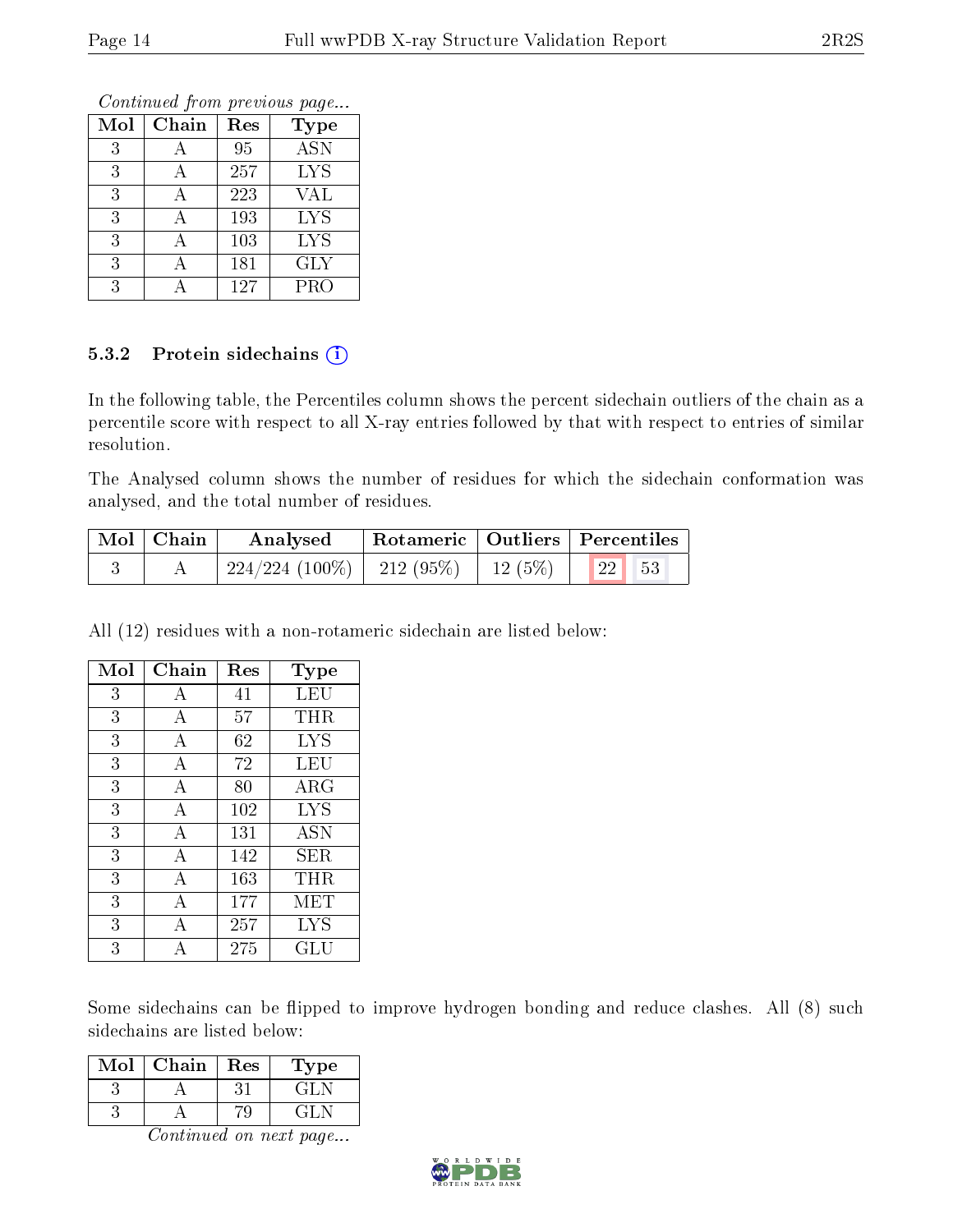Continued from previous page...

| Mol | Chain | Res | <b>Type</b> |
|-----|-------|-----|-------------|
| 3   |       | 84  | <b>GLN</b>  |
| 3   |       | 143 | HIS         |
| 3   |       | 144 | <b>GLN</b>  |
| 3   |       | 204 | <b>HIS</b>  |
| 3   |       | 213 | <b>GLN</b>  |
| २   |       | 221 | <b>GLN</b>  |

#### $5.3.3$  RNA  $(i)$

There are no RNA molecules in this entry.

#### 5.4 Non-standard residues in protein, DNA, RNA chains (i)

There are no non-standard protein/DNA/RNA residues in this entry.

#### 5.5 Carbohydrates  $(i)$

There are no carbohydrates in this entry.

#### 5.6 Ligand geometry (i)

Of 2 ligands modelled in this entry, 1 is monoatomic - leaving 1 for Mogul analysis.

In the following table, the Counts columns list the number of bonds (or angles) for which Mogul statistics could be retrieved, the number of bonds (or angles) that are observed in the model and the number of bonds (or angles) that are defined in the Chemical Component Dictionary. The Link column lists molecule types, if any, to which the group is linked. The Z score for a bond length (or angle) is the number of standard deviations the observed value is removed from the expected value. A bond length (or angle) with  $|Z| > 2$  is considered an outlier worth inspection. RMSZ is the root-mean-square of all Z scores of the bond lengths (or angles).

| Mol | Type       | $\mid$ Chain $\mid$ Res |  | Link |              | Bond lengths |           |             | Bond angles |         |
|-----|------------|-------------------------|--|------|--------------|--------------|-----------|-------------|-------------|---------|
|     |            |                         |  |      | Counts       | RMSZ         | $\# Z $   | Counts      | RMSZ        | $\# Z $ |
|     | <b>BLB</b> |                         |  |      | 94, 103, 103 | 4.27         | (42 (44%) | 109,145,145 | 4.70        | 50(45%) |

In the following table, the Chirals column lists the number of chiral outliers, the number of chiral centers analysed, the number of these observed in the model and the number defined in the Chemical Component Dictionary. Similar counts are reported in the Torsion and Rings columns. '-' means no outliers of that kind were identified.

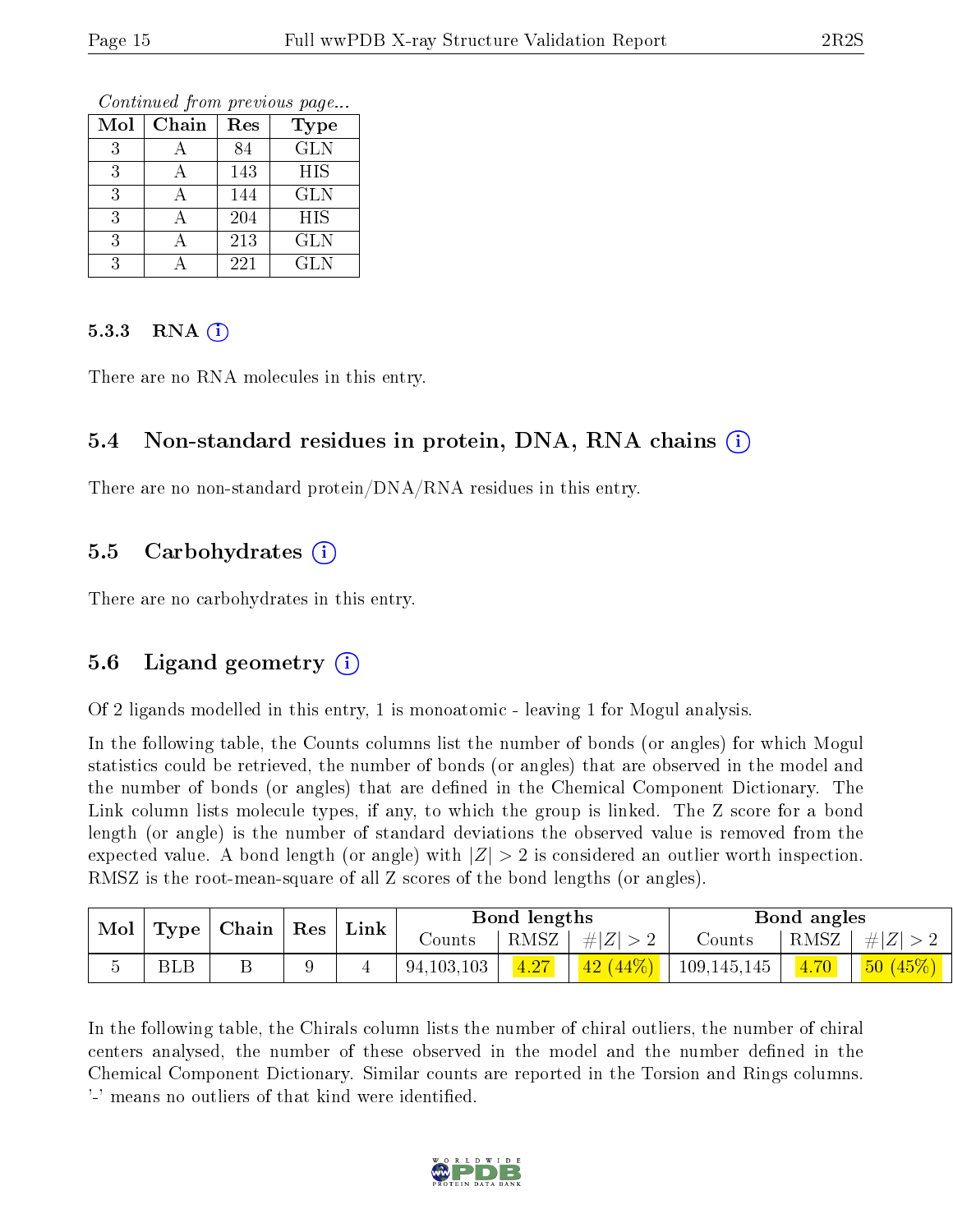|      |  | Mol   Type   Chain   Res   Link   Chirals | Torsions                                                                                                                     | Rings |
|------|--|-------------------------------------------|------------------------------------------------------------------------------------------------------------------------------|-------|
| RL R |  |                                           | $\left  \frac{3}{3}/\frac{3}{28}/35 \right $ $\left  \frac{40}{88}/144/144 \right $ $\left  \frac{0}{6}{\right/6}/6 \right $ |       |

All (42) bond length outliers are listed below:

| Mol            | Chain                   | Res              | Type             | Atoms     | $\mathbf{Z}$ | Observed $(A)$ | $Ideal(\AA)$ |
|----------------|-------------------------|------------------|------------------|-----------|--------------|----------------|--------------|
| $\overline{5}$ | B                       | 9                | BLB              | $C46-NO$  | 12.42        | 1.49           | 1.31         |
| $\overline{5}$ | B                       | 9                | <b>BLB</b>       | $C7-C6$   | 12.35        | 1.76           | 1.50         |
| $\overline{5}$ | $\boldsymbol{B}$        | 9                | <b>BLB</b>       | $C7$ -NG  | 12.20        | 1.55           | 1.34         |
| $\overline{5}$ | $\boldsymbol{B}$        | 9                | <b>BLB</b>       | $C10-NG$  | 9.97         | 1.55           | 1.34         |
| $\overline{5}$ | $\overline{\mathrm{B}}$ | $\boldsymbol{9}$ | <b>BLB</b>       | $C8-NE$   | 9.07         | 1.48           | 1.35         |
| $\overline{5}$ | $\boldsymbol{B}$        | $\boldsymbol{9}$ | <b>BLB</b>       | $C34-C33$ | $-9.05$      | 1.35           | 1.53         |
| $\overline{5}$ | $\overline{\mathrm{B}}$ | 9                | BLB              | $C13-NH$  | 8.77         | 1.64           | 1.45         |
| $\bf 5$        | $\boldsymbol{B}$        | $\overline{9}$   | <b>BLB</b>       | $C7-NE$   | 8.36         | 1.48           | 1.34         |
| $\overline{5}$ | $\overline{\mathrm{B}}$ | $\overline{9}$   | <b>BLB</b>       | $CD-C38$  | $-7.92$      | 1.28           | 1.51         |
| $\overline{5}$ | $\boldsymbol{B}$        | $\boldsymbol{9}$ | <b>BLB</b>       | $C27-C14$ | 7.60         | 1.57           | 1.51         |
| $\overline{5}$ | B                       | 9                | $\overline{B}LB$ | $C45-NN$  | $7.51\,$     | 1.60           | 1.37         |
| $\overline{5}$ | $\, {\bf B}$            | $\boldsymbol{9}$ | <b>BLB</b>       | $C13-C14$ | 7.24         | 1.64           | 1.53         |
| $\overline{5}$ | $\boldsymbol{B}$        | 9                | <b>BLB</b>       | $C30-NK$  | 7.23         | $1.50\,$       | 1.34         |
| $\overline{5}$ | $\, {\bf B}$            | $\boldsymbol{9}$ | <b>BLB</b>       | OH3-C38   | $-6.89$      | 1.24           | 1.43         |
| $\overline{5}$ | B                       | $\overline{9}$   | <b>BLB</b>       | $C54-NR$  | 6.12         | 1.45           | 1.33         |
| $\overline{5}$ | $\, {\bf B}$            | $\boldsymbol{9}$ | <b>BLB</b>       | $C12-NH$  | 5.99         | 1.47           | 1.34         |
| $\overline{5}$ | $\, {\bf B}$            | 9                | <b>BLB</b>       | $CC-C34$  | $-5.92$      | 1.40           | 1.53         |
| $\overline{5}$ | $\boldsymbol{B}$        | $\overline{9}$   | <b>BLB</b>       | $CB-C31$  | $-5.21$      | 1.41           | $1.52\,$     |
| $\overline{5}$ | B                       | 9                | <b>BLB</b>       | $C10-C12$ | $-4.97$      | 1.43           | $1.50\,$     |
| $\overline{5}$ | B                       | $\overline{9}$   | <b>BLB</b>       | $O1-C1$   | $-4.75$      | 1.14           | 1.23         |
| $\overline{5}$ | B                       | 9                | <b>BLB</b>       | C46-S46   | $-4.71$      | $1.67\,$       | 1.73         |
| $\overline{5}$ | $\overline{\mathbf{B}}$ | $\boldsymbol{9}$ | <b>BLB</b>       | $O30-C30$ | 4.67         | $1.32\,$       | 1.23         |
| $\overline{5}$ | $\boldsymbol{B}$        | $\overline{9}$   | <b>BLB</b>       | $C49-NP$  | 4.59         | 1.43           | 1.33         |
| $\overline{5}$ | $\overline{\mathrm{B}}$ | $\overline{9}$   | <b>BLB</b>       | $OH2-C33$ | $-4.52$      | 1.32           | 1.43         |
| $\bf 5$        | $\boldsymbol{B}$        | 9                | <b>BLB</b>       | $C53-NR$  | 4.41         | $1.56\,$       | 1.46         |
| $\overline{5}$ | $\overline{\mathrm{B}}$ | $\overline{9}$   | $\overline{BLB}$ | $C13-C30$ | $-4.41$      | 1.41           | 1.52         |
| $\overline{5}$ | $\boldsymbol{B}$        | 9                | <b>BLB</b>       | $C5-C4$   | 4.12         | 1.62           | 1.51         |
| $\overline{5}$ | $\overline{B}$          | $\overline{9}$   | <b>BLB</b>       | $C36-NL$  | 3.98         | 1.42           | 1.34         |
| $\overline{5}$ | $\boldsymbol{B}$        | $\boldsymbol{9}$ | <b>BLB</b>       | $C31-NK$  | 3.90         | 1.54           | 1.46         |
| 5              | B                       | 9                | <b>BLB</b>       | $C37-NL$  | 3.60         | 1.53           | 1.45         |
| $\overline{5}$ | B                       | 9                | <b>BLB</b>       | $C6$ -NC  | 3.31         | 1.53           | 1.47         |
| 5              | B                       | 9                | <b>BLB</b>       | $C42-C43$ | $-3.12$      | 1.47           | 1.49         |
| $\overline{5}$ | B                       | 9                | <b>BLB</b>       | $CA-C9$   | 2.94         | 1.57           | 1.51         |
| $\overline{5}$ | B                       | 9                | <b>BLB</b>       | $C54-NS$  | 2.80         | 1.43           | 1.32         |
| $\overline{5}$ | B                       | $\overline{9}$   | <b>BLB</b>       | $C50-NP$  | 2.76         | 1.52           | 1.46         |
| 5              | B                       | 9                | <b>BLB</b>       | $C41-NM$  | $-2.73$      | 1.39           | 1.46         |
| 5              | B                       | 9                | <b>BLB</b>       | $C5-C6$   | 2.47         | 1.59           | 1.53         |
| $\overline{5}$ | B                       | 9                | <b>BLB</b>       | $C45-C46$ | 2.44         | 1.56           | 1.48         |

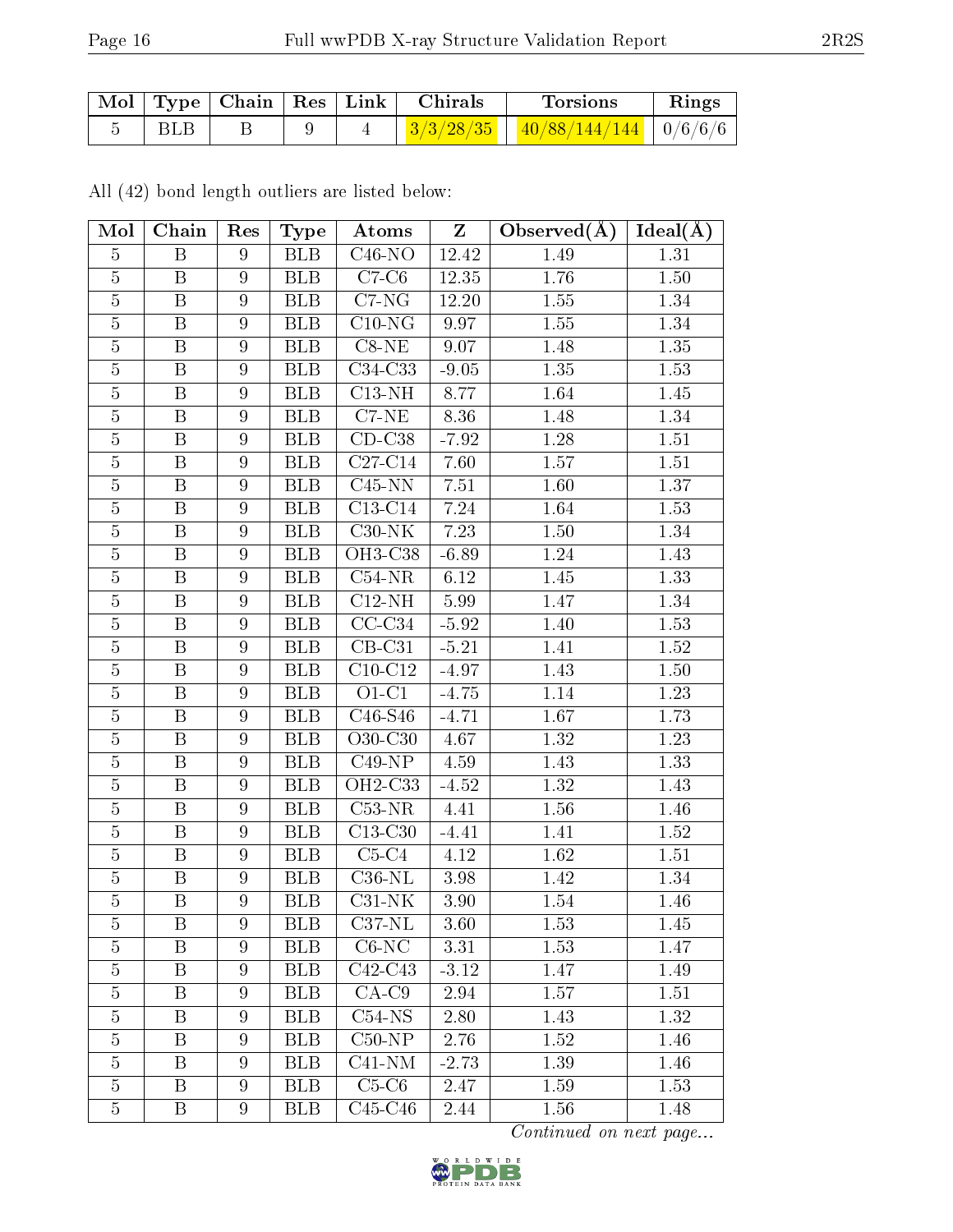| Mol | Chain   Res | $\vert$ Type $\vert$ | Atoms    | Z       | $\pm$ Observed(A) | Ideal(A) |
|-----|-------------|----------------------|----------|---------|-------------------|----------|
|     |             | <b>BLB</b>           | $C48-NO$ | 2.43    | 1.45              | 1.37     |
|     |             | <b>BLB</b>           | $C3-NC$  | $-2.31$ | 1.41              | 1.47     |
|     |             | <b>BLB</b>           | $C9-C8$  | 2.15    | 1.48              | 1.43     |
|     |             | RI R                 | C58-C57  | 2.05    | 1.57              | 152      |

Continued from previous page...

All (50) bond angle outliers are listed below:

| Mol            | Chain                   | Res              | <b>Type</b> | Atoms                          | $\overline{z}$    | Observed $\overline{(\begin{smallmatrix}o\\c\end{smallmatrix})}$ | $\text{Ideal}({}^o)$ |
|----------------|-------------------------|------------------|-------------|--------------------------------|-------------------|------------------------------------------------------------------|----------------------|
| $\overline{5}$ | $\, {\bf B}$            | $9\phantom{.}$   | <b>BLB</b>  | C33-C34-C36                    | 16.80             | 135.13                                                           | 109.37               |
| $\overline{5}$ | $\overline{\mathbf{B}}$ | $9\phantom{.}$   | <b>BLB</b>  | $C41-NM-C40$                   | 15.98             | 151.10                                                           | 122.59               |
| $\overline{5}$ | $\boldsymbol{B}$        | 9                | <b>BLB</b>  | C37-C40-NM                     | 14.50             | 141.41                                                           | 116.41               |
| $\overline{5}$ | $\, {\bf B}$            | 9                | <b>BLB</b>  | $C34-C36-NL$                   | 13.84             | 137.39                                                           | 116.44               |
| $\overline{5}$ | $\overline{B}$          | $\overline{9}$   | <b>BLB</b>  | C63-OH1-C14                    | 12.72             | 135.69                                                           | 114.99               |
| $\overline{5}$ | $\, {\bf B}$            | $\boldsymbol{9}$ | <b>BLB</b>  | $C31-NK-C30$                   | $10.06\,$         | 139.99                                                           | 122.67               |
| $\overline{5}$ | $\overline{\mathrm{B}}$ | $\overline{9}$   | <b>BLB</b>  | $C42-C41-NM$                   | 9.10              | 139.46                                                           | 111.99               |
| $\overline{5}$ | $\, {\bf B}$            | $\boldsymbol{9}$ | <b>BLB</b>  | $\overline{O36}$ -C36-NL       | $-8.97$           | 106.31                                                           | 122.93               |
| $\overline{5}$ | $\overline{\mathrm{B}}$ | $\overline{9}$   | BLB         | $CB-C31-NK$                    | $-8.84$           | 94.45                                                            | 109.70               |
| $\overline{5}$ | $\overline{B}$          | 9                | <b>BLB</b>  | O30-C30-NK                     | $-8.72$           | 106.79                                                           | 122.93               |
| $\overline{5}$ | $\overline{B}$          | 9                | BLB         | $\overline{C45-C44-S43}$       | 8.34              | 122.03                                                           | 111.79               |
| $\overline{5}$ | $\overline{\mathbf{B}}$ | $\overline{9}$   | <b>BLB</b>  | $O40-C40-NM$                   | $-8.07$           | 105.66                                                           | 122.99               |
| $\overline{5}$ | $\overline{\mathrm{B}}$ | $\overline{9}$   | BLB         | $C48-C49-NP$                   | $-7.76$           | 104.73                                                           | 115.59               |
| $\overline{5}$ | $\overline{\mathrm{B}}$ | $\overline{9}$   | <b>BLB</b>  | $C12-C10-NG$                   | $-7.05$           | 109.41                                                           | 115.99               |
| $\overline{5}$ | $\, {\bf B}$            | 9                | <b>BLB</b>  | $O4$ -C4-ND                    | $-6.92$           | 103.62                                                           | 122.50               |
| $\overline{5}$ | $\overline{B}$          | $\overline{9}$   | <b>BLB</b>  | C38-C37-C40                    | 6.30              | 125.16                                                           | 111.28               |
| $\overline{5}$ | $\overline{\mathbf{B}}$ | $\overline{9}$   | <b>BLB</b>  | CB-C31-C33                     | $-5.80$           | 105.53                                                           | 112.30               |
| $\overline{5}$ | $\, {\bf B}$            | $\overline{9}$   | <b>BLB</b>  | $C3-C2-C1$                     | 5.66              | 118.63                                                           | 108.66               |
| $\overline{5}$ | $\overline{\mathrm{B}}$ | $\overline{9}$   | <b>BLB</b>  | $C5-C6-C7$                     | 5.50              | 119.72                                                           | 110.64               |
| $\overline{5}$ | $\overline{B}$          | $\overline{9}$   | <b>BLB</b>  | OH2-C33-C34                    | 5.12              | 120.72                                                           | 108.82               |
| $\overline{5}$ | $\overline{\mathbf{B}}$ | $\overline{9}$   | <b>BLB</b>  | $CC-C34-C33$                   | $-5.06$           | 103.93                                                           | 112.37               |
| $\overline{5}$ | $\overline{B}$          | $\overline{9}$   | <b>BLB</b>  | $NE-C7-NG$                     | $-5.06$           | 118.70                                                           | 126.00               |
| $\overline{5}$ | $\, {\bf B}$            | $\boldsymbol{9}$ | <b>BLB</b>  | $C37-NL-C36$                   | $5.02\,$          | 134.70                                                           | 121.89               |
| $\overline{5}$ | $\overline{\mathrm{B}}$ | $\overline{9}$   | <b>BLB</b>  | O30-C30-C13                    | $-4.66$           | 111.09                                                           | 120.74               |
| $\overline{5}$ | $\, {\bf B}$            | $\overline{9}$   | <b>BLB</b>  | $C40$ -C37-NL                  | 4.47              | 122.53                                                           | 110.36               |
| $\overline{5}$ | $\overline{B}$          | $\overline{9}$   | <b>BLB</b>  | $\overline{\text{C13-NH-C12}}$ | $-4.22$           | 113.89                                                           | $121.\overline{52}$  |
| $\overline{5}$ | $\overline{B}$          | $\overline{9}$   | <b>BLB</b>  | C33-C31-NK                     | 4.21              | 117.72                                                           | 109.56               |
| $\overline{5}$ | $\overline{\mathrm{B}}$ | $\overline{9}$   | <b>BLB</b>  | O49-C49-C48                    | 3.87              | 129.51                                                           | 121.08               |
| $\overline{5}$ | $\overline{B}$          | $\overline{9}$   | BLB         | O40-C40-C37                    | $-3.78$           | 112.93                                                           | 120.74               |
| $\overline{5}$ | $\, {\bf B}$            | 9                | <b>BLB</b>  | OH2-C33-C31                    | $-3.78$           | 99.10                                                            | 109.08               |
| $\overline{5}$ | $\overline{\mathbf{B}}$ | $\overline{9}$   | <b>BLB</b>  | $C2-C1-NA$                     | 3.74              | 123.10                                                           | 116.68               |
| $\overline{5}$ | $\, {\bf B}$            | $9\phantom{.}$   | <b>BLB</b>  | C48-C47-S46                    | 3.69              | 116.32                                                           | 111.79               |
| $\bf 5$        | $\overline{B}$          | $\boldsymbol{9}$ | <b>BLB</b>  | $O4-C4-C5$                     | $-3.52$           | 113.45                                                           | 120.87               |
| $\overline{5}$ | $\overline{B}$          | $\overline{9}$   | <b>BLB</b>  | C47-C48-C49                    | $3.\overline{52}$ | 145.40                                                           | 126.35               |

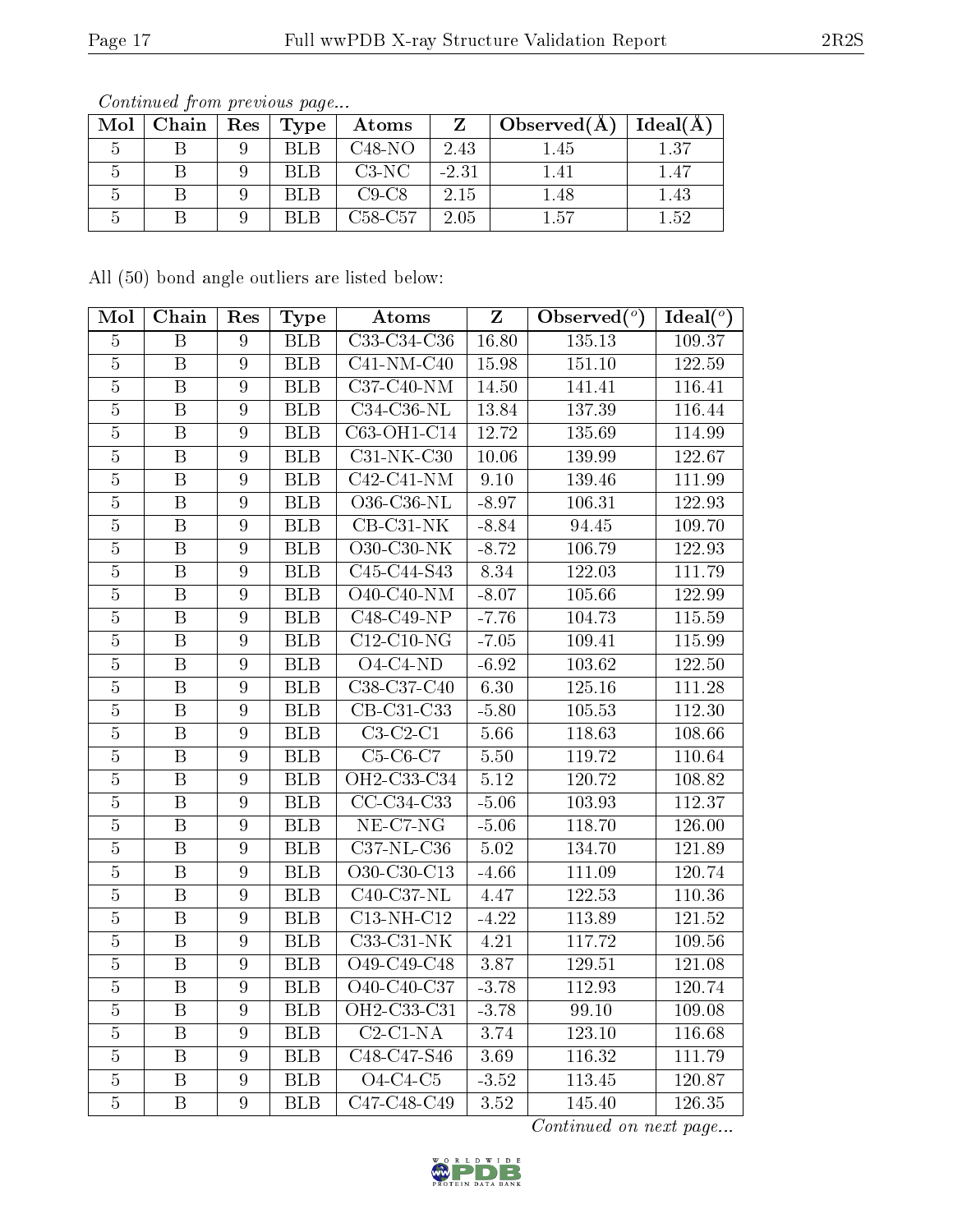| Mol            | Chain | Res | <b>Type</b> | Atoms        | Z       | Observed $(°)$ | Ideal $(^\circ)$ |
|----------------|-------|-----|-------------|--------------|---------|----------------|------------------|
| 5              | Β     | 9   | <b>BLB</b>  | $C5-C4-ND$   | $-3.41$ | 108.00         | 116.21           |
| $\overline{5}$ | B     | 9   | <b>BLB</b>  | $O1-C1-NA$   | $-3.29$ | 117.28         | 123.00           |
| $\overline{5}$ | B     | 9   | <b>BLB</b>  | NR-C54-NS    | 3.26    | 126.43         | 120.70           |
| $\overline{5}$ | B     | 9   | <b>BLB</b>  | O12-C12-NH   | 3.19    | 128.32         | 122.45           |
| $\overline{5}$ | B     | 9   | <b>BLB</b>  | OH3-C38-CD   | $-3.16$ | 100.40         | 109.74           |
| $\overline{5}$ | B     | 9   | <b>BLB</b>  | OH1-C14-C27  | 2.95    | 115.57         | 110.59           |
| $\overline{5}$ | Β     | 9   | BLB         | $CA$ -C9-C10 | 2.74    | 128.61         | 122.87           |
| $\overline{5}$ | B     | 9   | <b>BLB</b>  | CD-C38-C37   | 2.74    | 117.81         | 112.29           |
| 5              | B     | 9   | <b>BLB</b>  | O36-C36-C34  | $-2.62$ | 116.29         | 121.02           |
| $\overline{5}$ | B     | 9   | <b>BLB</b>  | O61-C61-C60  | $-2.35$ | 103.22         | 111.29           |
| $\overline{5}$ | B     | 9   | BLB         | $C50-NP-C49$ | 2.31    | 127.34         | 122.08           |
| $\overline{5}$ | B     | 9   | BLB         | O68-C70-O70  | 2.28    | 126.00         | 123.69           |
| $\overline{5}$ | B     | 9   | BLB         | O62-C60-C61  | 2.27    | 112.09         | 106.44           |
| $\overline{5}$ | B     | 9   | <b>BLB</b>  | $NF-CS-NE$   | $-2.24$ | 113.86         | 117.03           |
| $\overline{5}$ | B     | 9   | <b>BLB</b>  | C41-C42-C43  | 2.21    | 120.52         | 112.55           |
| $\overline{5}$ | B     | 9   | BLB         | $NT-C54-NR$  | $-2.04$ | 114.49         | 119.19           |

Continued from previous page...

All (3) chirality outliers are listed below:

| Mol | Chain | Res | Type | Atom |
|-----|-------|-----|------|------|
|     |       |     | BLB  | C33  |
|     |       |     | RL R | C37  |
|     |       |     | RL E | C31  |

All (40) torsion outliers are listed below:

| Mol | Chain | Res | <b>Type</b> | Atoms                                                              |
|-----|-------|-----|-------------|--------------------------------------------------------------------|
| 5   | В     | 9   | BLB         | $NA$ -C1-C2-C3                                                     |
| 5   | В     | 9   | BLB         | O1-C1-C2-C3                                                        |
| 5   | В     | 9   | BLB         | $C5-C6-C7-NG$                                                      |
| 5   | В     | 9   | BLB         | $C5-C6-C7-NE$                                                      |
| 5   | В     | 9   | BLB         | $C30-C13-C14-C27$                                                  |
| 5   | B     | 9   | BL B        | C30-C13-C14-OH1                                                    |
| 5   | В     | 9   | BLB         | C13-C30-NK-C31                                                     |
| 5   | B     | 9   | BLB         | O30-C30-NK-C31                                                     |
| 5   | В     | 9   | <b>BLB</b>  | C33-C31-NK-C30                                                     |
| 5   | В     | 9   | BLB         | OH2-C33-C34-C36                                                    |
| 5   | В     | 9   | BLB         | C31-C33-C34-C36                                                    |
| 5   | В     | 9   | BLB         | C34-C36-NL-C37                                                     |
| 5   | В     | 9   | BLB         | C <sub>38</sub> -C <sub>37</sub> -C <sub>40</sub> -O <sub>40</sub> |
| 5   | В     | 9   | BLB         | $C38-C37-C40-NM$                                                   |
| 5   | В     | 9   | BL B        | NL-C37-C38-OH3                                                     |

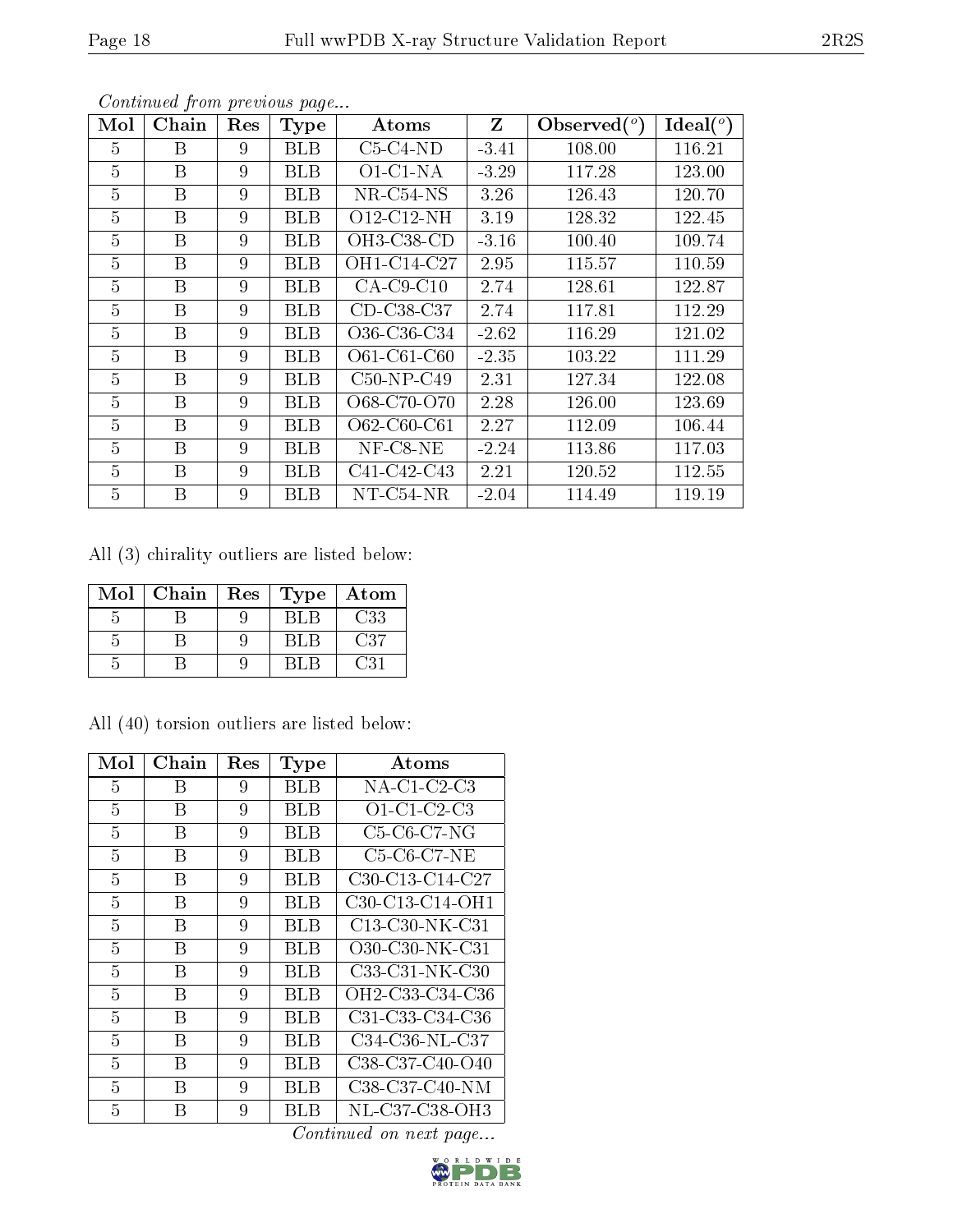| Mol            | Chain            | Res | Type       | Atoms             |
|----------------|------------------|-----|------------|-------------------|
| $\overline{5}$ | B                | 9   | <b>BLB</b> | NL-C37-C38-CD     |
| $\overline{5}$ | B                | 9   | <b>BLB</b> | C48-C49-NP-C50    |
| $\overline{5}$ | B                | 9   | <b>BLB</b> | $NS-C54-NR-C53$   |
| $\overline{5}$ | B                | 9   | <b>BLB</b> | $NT-C54-NR-C53$   |
| $\overline{5}$ | B                | 9   | <b>BLB</b> | O36-C36-NL-C37    |
| $\overline{5}$ | B                | 9   | <b>BLB</b> | O49-C49-NP-C50    |
| $\overline{5}$ | B                | 9   | <b>BLB</b> | C51-C52-C53-NR    |
| $\overline{5}$ | B                | 9   | <b>BLB</b> | NP-C50-C51-C52    |
| 5              | B                | 9   | <b>BLB</b> | $C37-C40-NM-C41$  |
| $\overline{5}$ | B                | 9   | <b>BLB</b> | $O40$ -C40-NM-C41 |
| $\overline{5}$ | B                | 9   | <b>BLB</b> | OH2-C33-C34-CC    |
| $\overline{5}$ | B                | 9   | <b>BLB</b> | C31-C33-C34-CC    |
| $\overline{5}$ | $\boldsymbol{B}$ | 9   | <b>BLB</b> | NM-C41-C42-C43    |
| $\overline{5}$ | B                | 9   | <b>BLB</b> | NL-C37-C40-O40    |
| $\overline{5}$ | B                | 9   | <b>BLB</b> | $C5-C6-NC-C3$     |
| $\overline{5}$ | $\boldsymbol{B}$ | 9   | <b>BLB</b> | C27-C14-OH1-C63   |
| $\overline{5}$ | $\boldsymbol{B}$ | 9   | <b>BLB</b> | $NL-C37-C40-NM$   |
| $\overline{5}$ | B                | 9   | <b>BLB</b> | CB-C31-C33-C34    |
| $\overline{5}$ | B                | 9   | <b>BLB</b> | C40-C37-NL-C36    |
| $\overline{5}$ | B                | 9   | <b>BLB</b> | $C1$ -C2-C3-NC    |
| $\overline{5}$ | $\boldsymbol{B}$ | 9   | <b>BLB</b> | C58-C57-O56-C64   |
| $\overline{5}$ | B                | 9   | <b>BLB</b> | NH-C13-C14-OH1    |
| $\overline{5}$ | $\overline{B}$   | 9   | <b>BLB</b> | $O1$ -C1-C2-NB    |
| $\overline{5}$ | Β                | 9   | <b>BLB</b> | NH-C13-C14-C27    |
| 5              | B                | 9   | <b>BLB</b> | $NH-C13-C30-NK$   |

Continued from previous page...

There are no ring outliers.

1 monomer is involved in 12 short contacts:

|  |  | Mol   Chain   Res   Type   Clashes   Symm-Clashes |
|--|--|---------------------------------------------------|
|  |  |                                                   |

The following is a two-dimensional graphical depiction of Mogul quality analysis of bond lengths, bond angles, torsion angles, and ring geometry for all instances of the Ligand of Interest. In addition, ligands with molecular weight > 250 and outliers as shown on the validation Tables will also be included. For torsion angles, if less then 5% of the Mogul distribution of torsion angles is within 10 degrees of the torsion angle in question, then that torsion angle is considered an outlier. Any bond that is central to one or more torsion angles identified as an outlier by Mogul will be highlighted in the graph. For rings, the root-mean-square deviation (RMSD) between the ring in question and similar rings identified by Mogul is calculated over all ring torsion angles. If the average RMSD is greater than 60 degrees and the minimal RMSD between the ring in question and any Mogul-identified rings is also greater than 60 degrees, then that ring is considered an outlier.

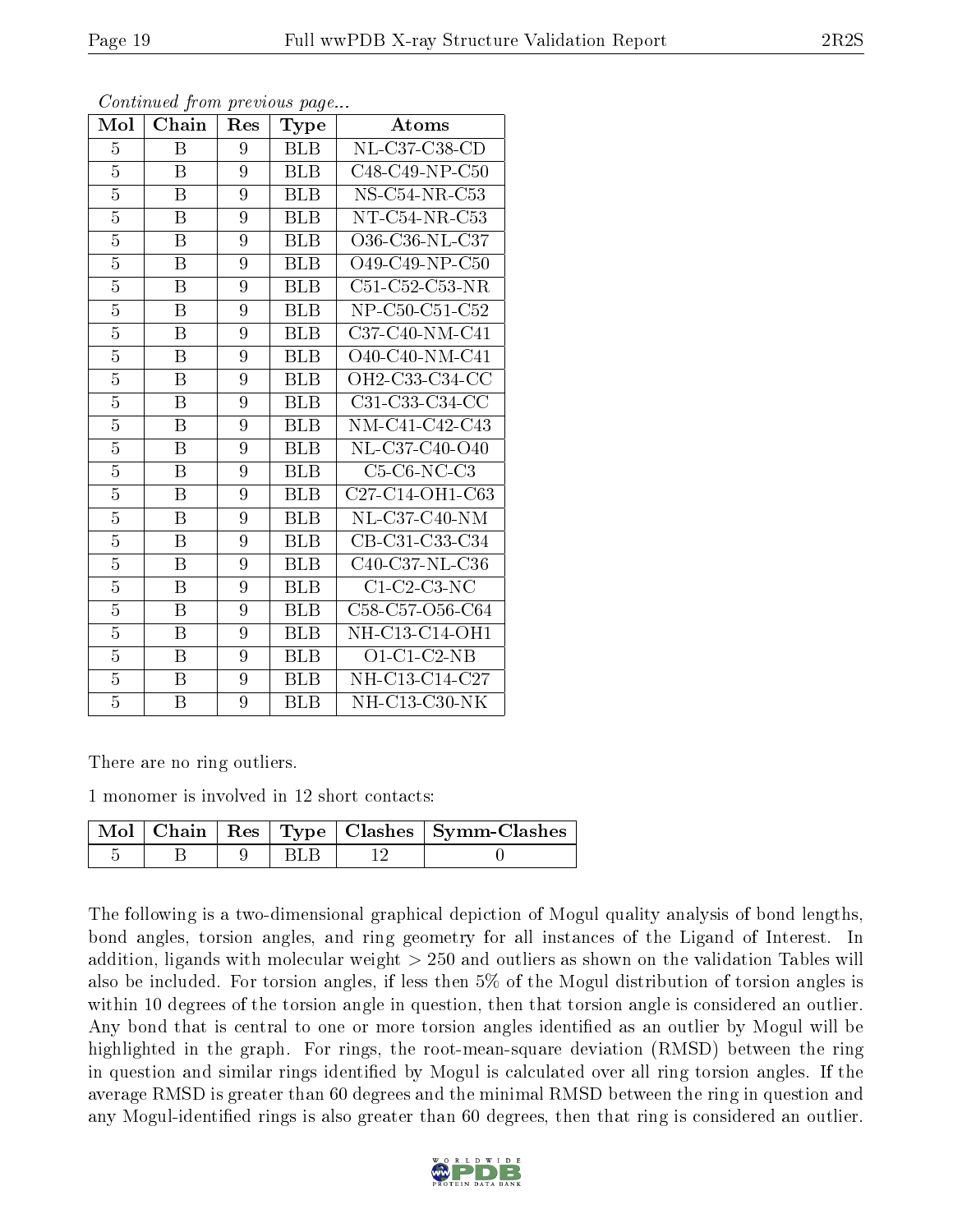The outliers are highlighted in purple. The color gray indicates Mogul did not find sufficient equivalents in the CSD to analyse the geometry.



### 5.7 [O](https://www.wwpdb.org/validation/2017/XrayValidationReportHelp#nonstandard_residues_and_ligands)ther polymers (i)

There are no such residues in this entry.

### 5.8 Polymer linkage issues (i)

The following chains have linkage breaks:

|  | Mol   Chain   Number of breaks |
|--|--------------------------------|
|  |                                |

All chain breaks are listed below:

|  |      |     |                | $\mid$ Model $\mid$ Chain $\mid$ Residue-1 $\mid$ Atom-1 $\mid$ Residue-2 $\mid$ Atom-2 $\mid$ Distance (Å) |
|--|------|-----|----------------|-------------------------------------------------------------------------------------------------------------|
|  | 9:DT | O3' | $10 \cdot D$ A | ; 40                                                                                                        |

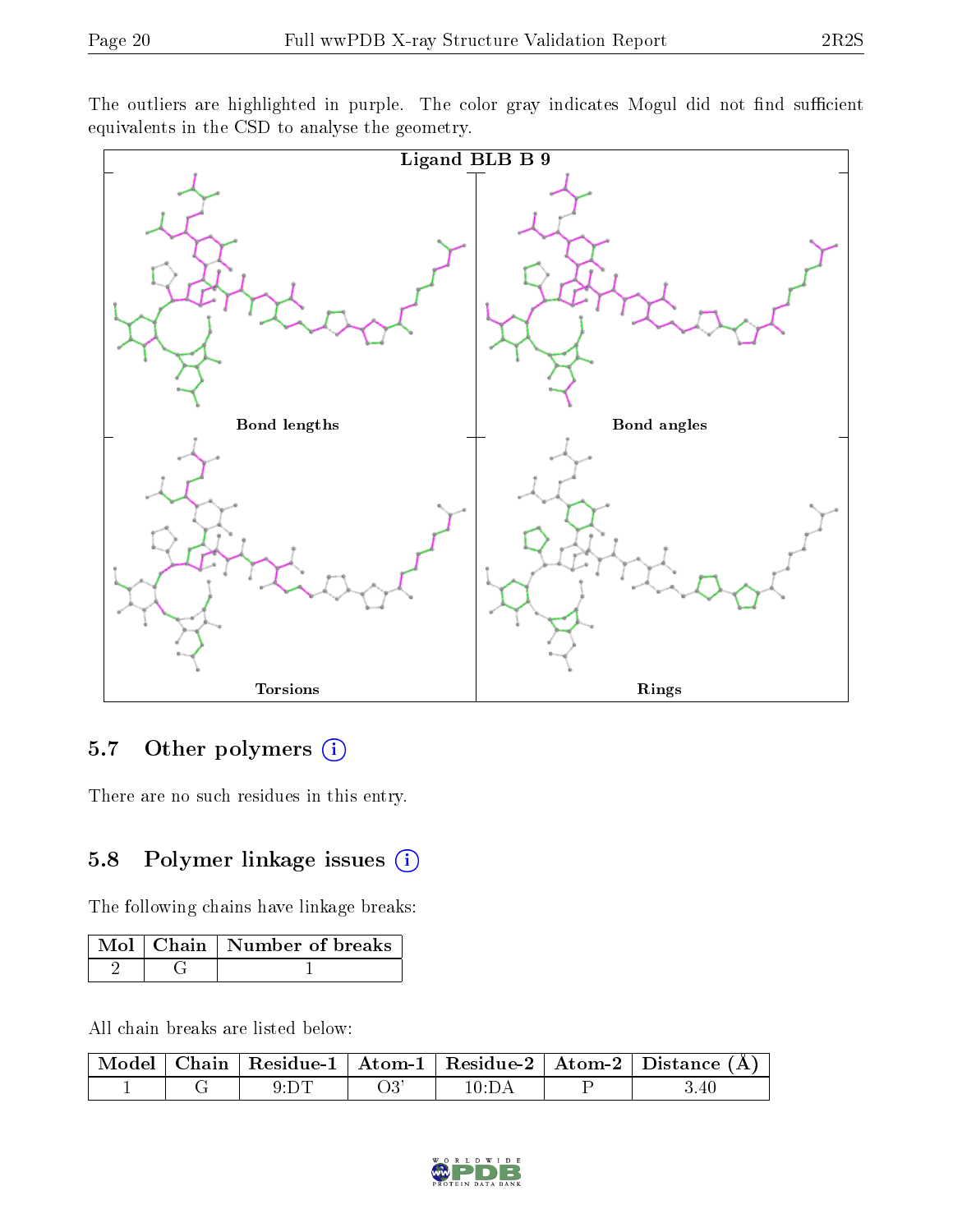### 6 Fit of model and data  $\left( \cdot \right)$

### 6.1 Protein, DNA and RNA chains (i)

In the following table, the column labelled  $#RSRZ> 2'$  contains the number (and percentage) of RSRZ outliers, followed by percent RSRZ outliers for the chain as percentile scores relative to all X-ray entries and entries of similar resolution. The OWAB column contains the minimum, median,  $95<sup>th</sup>$  percentile and maximum values of the occupancy-weighted average B-factor per residue. The column labelled  $Q< 0.9$  lists the number of (and percentage) of residues with an average occupancy less than 0.9.

| Mol            | Chain        | Analysed          | ${ <\hspace{-1.5pt}{\mathrm{RSRZ}} \hspace{-1.5pt}>}$ | $\#\text{RSRZ}{>}2$        | $OWAB(A^2)$    | $\rm Q\textcolor{black}{<}0.9$ |
|----------------|--------------|-------------------|-------------------------------------------------------|----------------------------|----------------|--------------------------------|
|                |              | $7/7$ (100\%)     | $-0.40$                                               | $\boxed{100}$<br>$0$   100 | 31, 35, 55, 74 |                                |
| $\overline{2}$ | $\mathbf{G}$ | $8/8$ (100\%)     | 0.11                                                  | $1(12\%)$<br> 3 <br> 2     | 32, 56, 82, 85 |                                |
| 3              |              | $255/255$ (100\%) | $-0.17$                                               | $4(1\%)$<br>72<br>66       | 19, 37, 69, 86 |                                |
| All            | All          | $270/270(100\%)$  | $-0.17$                                               | $5(1\%)$<br>66<br>59       | 19, 37, 69, 86 |                                |

All (5) RSRZ outliers are listed below:

| Mol | Chain            | Res | Type       | <b>RSRZ</b> |
|-----|------------------|-----|------------|-------------|
|     |                  | 180 | <b>SER</b> | 4.1         |
| 3   |                  | 105 | <b>GLY</b> | 3.5         |
| 3   |                  | 106 | <b>THR</b> | 2.7         |
| 9   | $\mathfrak{c}$ : | 10  | ÐА         | 2.6         |
| २   |                  | 179 | H.E        | 2.1         |

### 6.2 Non-standard residues in protein, DNA, RNA chains  $(i)$

There are no non-standard protein/DNA/RNA residues in this entry.

#### 6.3 Carbohydrates (i)

There are no carbohydrates in this entry.

#### 6.4 Ligands  $(i)$

In the following table, the Atoms column lists the number of modelled atoms in the group and the number defined in the chemical component dictionary. The B-factors column lists the minimum, median,  $95<sup>th</sup>$  percentile and maximum values of B factors of atoms in the group. The column labelled  $Q< 0.9$  lists the number of atoms with occupancy less than 0.9.